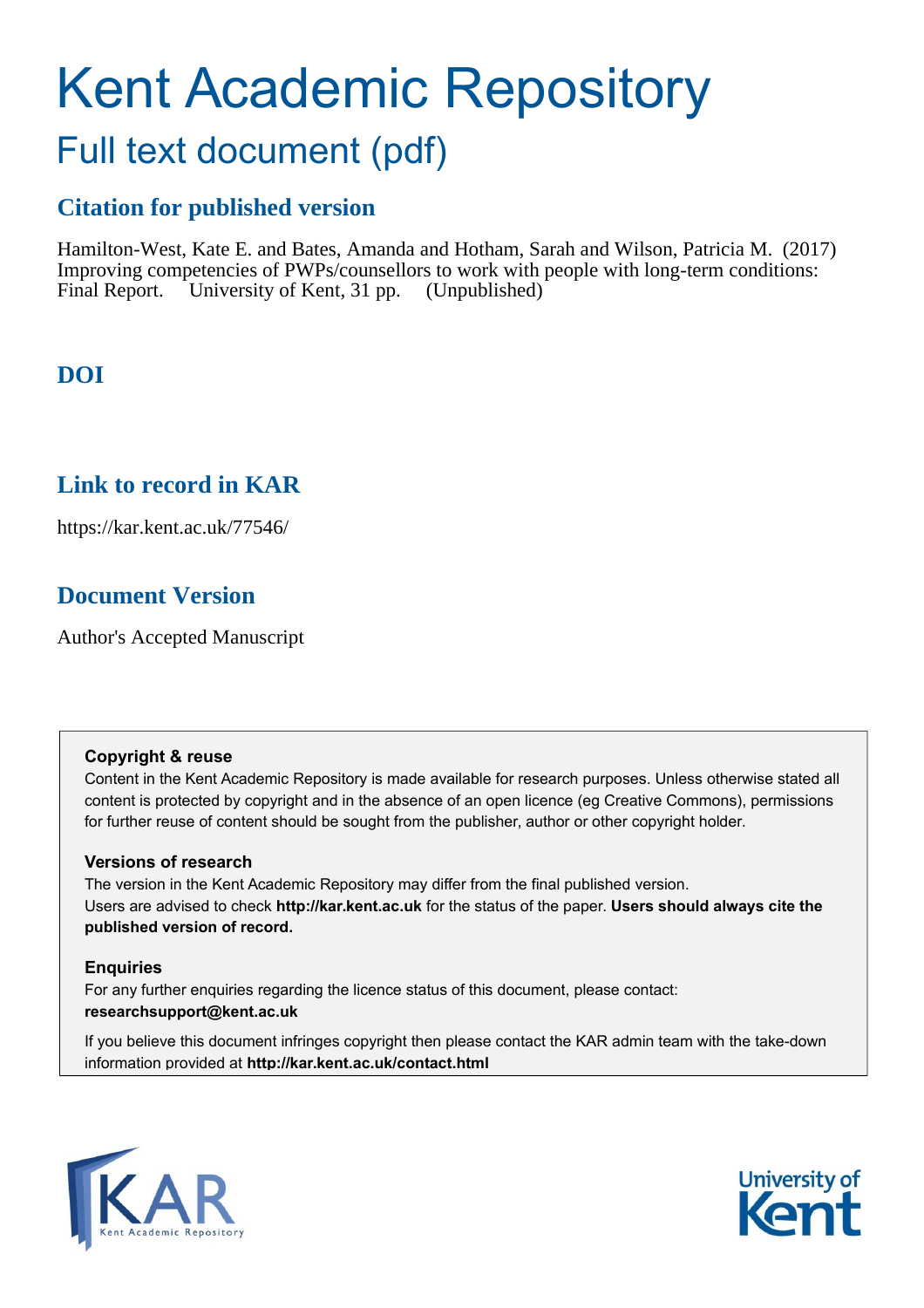

**Centre for Health Services Studies** 

Improving competencies of PWPs/counsellors to work with people with longterm conditions: Final Report

Kate Hamilton-West, Amanda Bates, Sarah Hotham, Patricia Wilson

Version 1. December 2017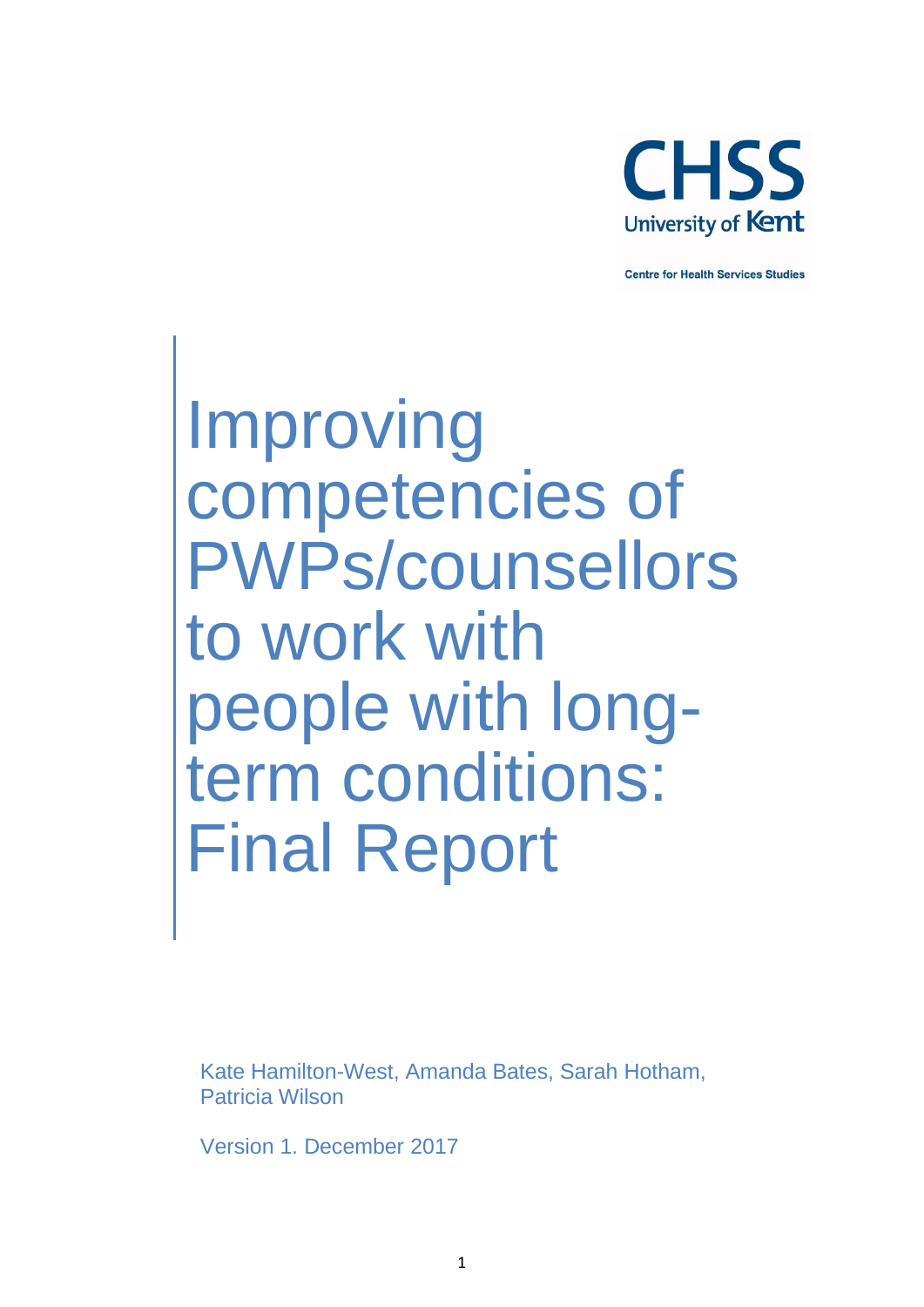## **Contents**

| Evidence-based methods for supporting behaviour change/psychological adjustment13 |  |
|-----------------------------------------------------------------------------------|--|
|                                                                                   |  |
|                                                                                   |  |
|                                                                                   |  |
|                                                                                   |  |
|                                                                                   |  |
|                                                                                   |  |
|                                                                                   |  |
| Figure 1. Knowledge and Understanding Scores at Baseline and Follow-up 18         |  |
|                                                                                   |  |
|                                                                                   |  |
|                                                                                   |  |
|                                                                                   |  |
|                                                                                   |  |
|                                                                                   |  |
|                                                                                   |  |
|                                                                                   |  |
|                                                                                   |  |
|                                                                                   |  |
|                                                                                   |  |
|                                                                                   |  |
|                                                                                   |  |
|                                                                                   |  |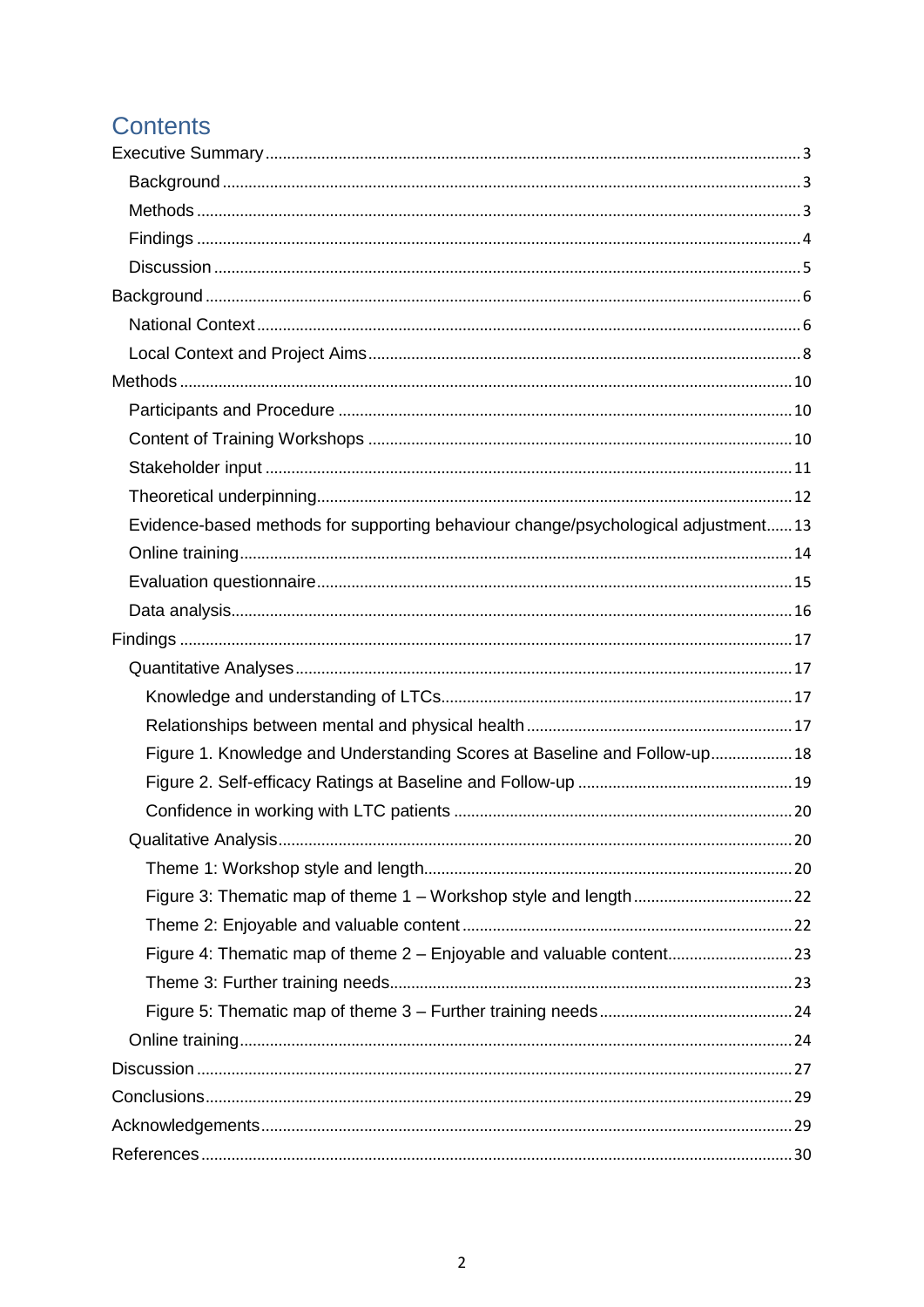## Executive Summary

#### **Background**

There are around 15 million people in England living with a long-term physical health condition; of these, around 30% also have a mental health condition. Research indicates that people find it harder to manage their long-term condition in the context of reduced psychological wellbeing.

Statistics for the NW London area reflect the national picture, with increasing prevalence of long-term conditions, including co-morbid mental health needs. The pressure on services associated with rising prevalence of long-term conditions and psychological comorbidities underlines a need to make changes in terms of the way people with mental health needs are supported and how the wider population is supported to stay mentally healthy.

To improve mental health and wellbeing across NW London, the NW London Consortium of Clinical Commissioning Groups has established a new strategy called 'Like Minded', which is about working in partnership to look at how to deliver excellent, joined up services that improve the quality of life for individuals, families and communities who experience mental health issues. Part of this strategy is to ensure that the mental health workforce is able to work effectively with people with long term conditions.

#### **Methods**

A team of experts at the University of Kent's Centre for Health Services Studies (CHSS) was commissioned to develop a training workshop focused on three longterm conditions, which are particularly prevalent in the local area: diabetes; chronic obstructive pulmonary disease (COPD) and coronary heart disease (CHD). The CHSS team worked closely with stakeholders to develop training that enables Psychological Wellbeing Practitioners (PWPs) and Counsellors to provide effective support to people living with these conditions.

Training covered 'key facts' (informed by a review of relevant literature), opportunity to engage with the 'lived experience' of people with long-term conditions (through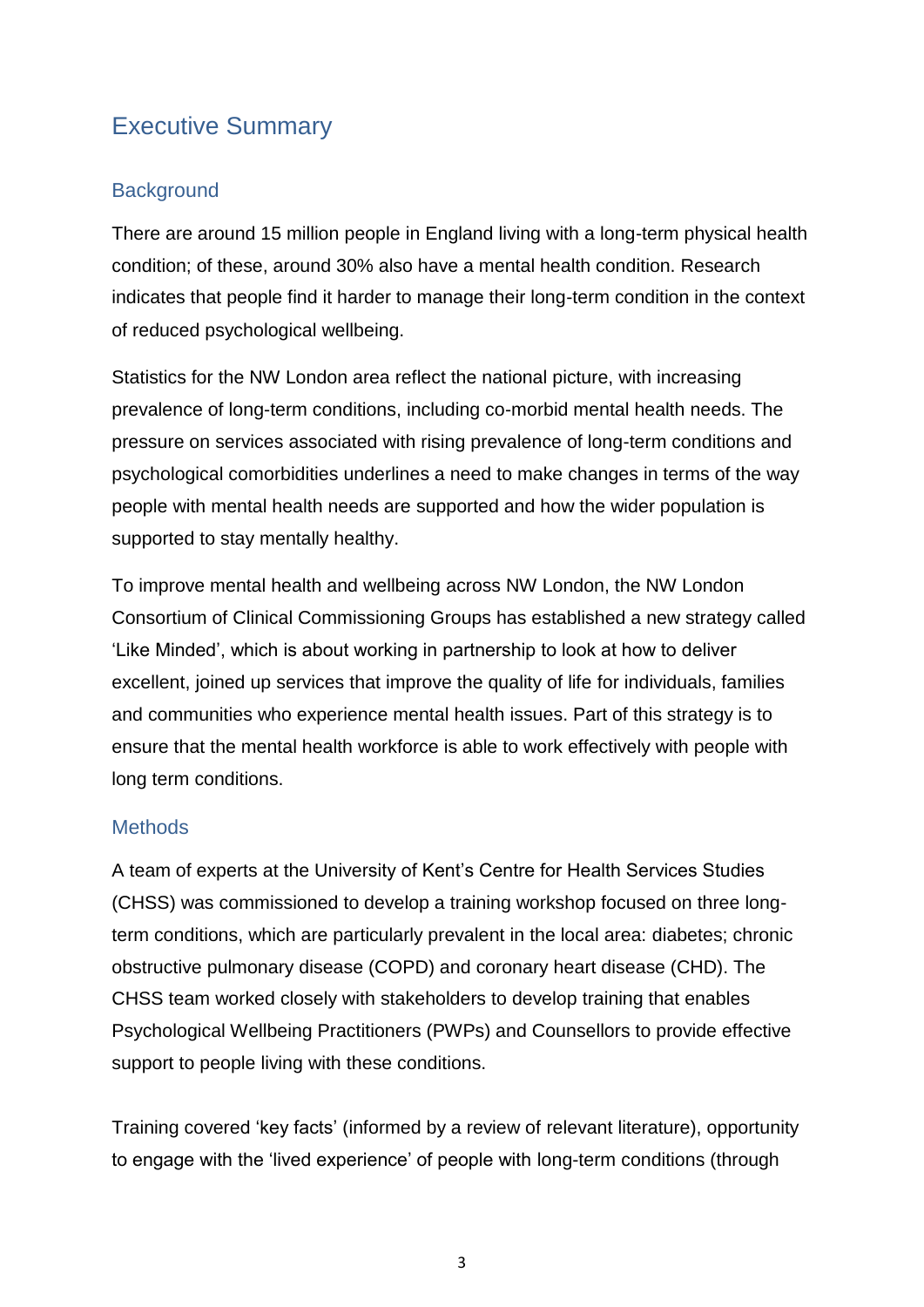videos, role-plays, case studies and group discussion), and practice using specific assessment and intervention methods. The approach to training was underpinned by psychology theory, particularly the Common Sense Model of Illness Representations (Leventhal et al., 1998) and social cognitive theory (Bandura, 1977).

Training was delivered as a two-day workshop in July/August 2017. An online version of the training was also developed covering the same themes as the workshop, with links to further information and resources. A questionnaire was developed to assess participants' knowledge of the topics covered in training as well as their self-efficacy (confidence in using condition-specific assessments and interventions). Participants were asked to complete this at the start and end of training; open-ended questions on their experience of the training workshops were also included.

#### **Findings**

Questionnaire responses at baseline indicated limited knowledge of long-term conditions, underlining the need for further training in this area. Participants' knowledge of diabetes, COPD and CHD increased significantly following training (p<.0001), along with their knowledge of the impact of poor psychological wellbeing on physical health (p<.05) and awareness of the role of psychological therapies in supporting people with long-term conditions (p<.0001). Self-efficacy also improved significantly following training (p<.001). Participants reported that they found the workshops informative and interactive and that they particularly valued the group activities, videos of patients with LTCs and training on outcome measures, as well as the resources provided for further information and support. PWPs and Counsellors indicated that they would be interested in further training covering other long-term conditions, including information on other assessment and intervention approaches (particularly mindfulness-based therapies). They also highlighted the importance of receiving training from workshop facilitators with relevant knowledge and expertise. User feedback on the online training programme indicated that it was useful, interesting and easy to understand.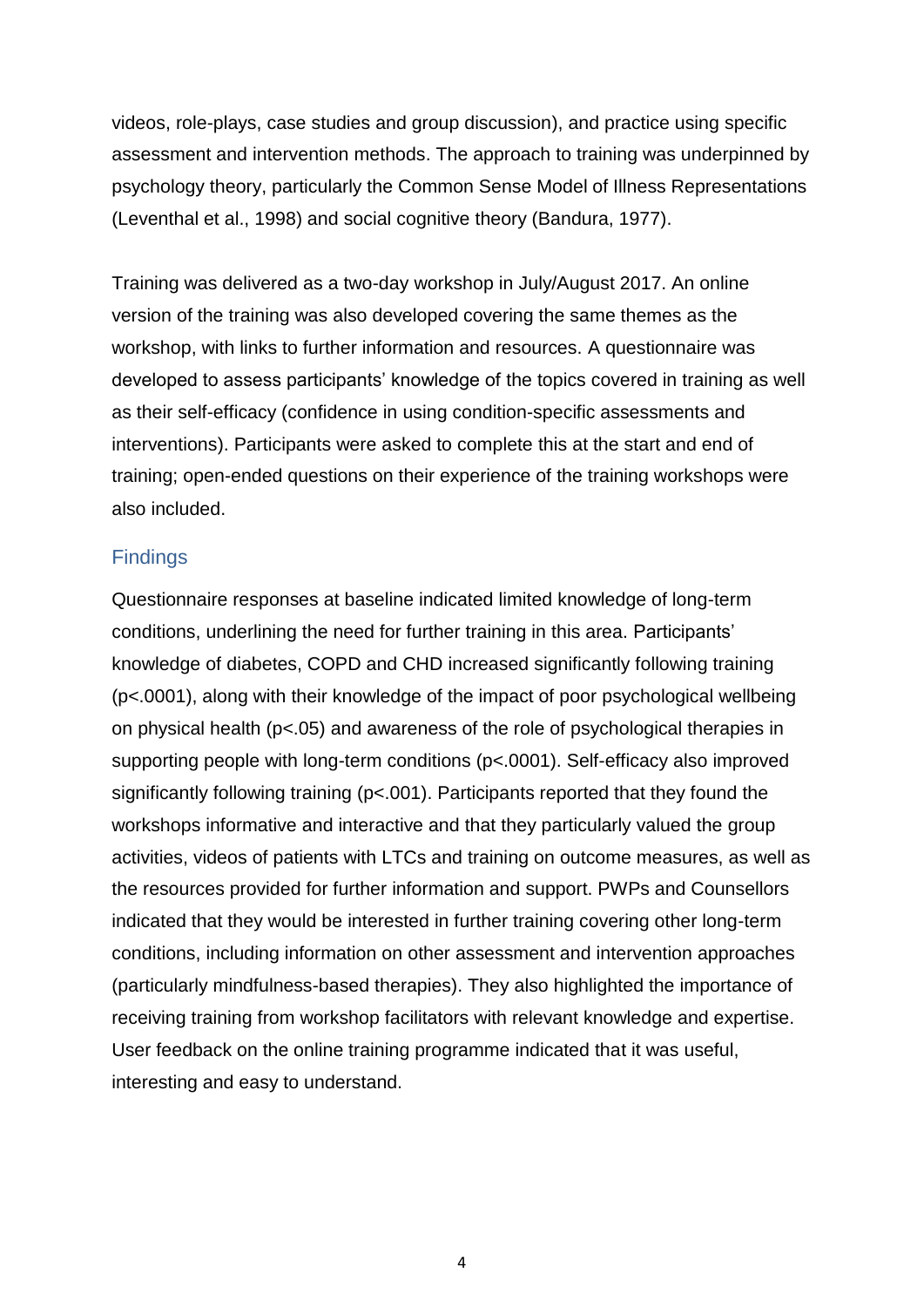#### **Discussion**

Our findings indicate that knowledge and self-efficacy among NHS mental health workers can be significantly improved via a two-day interactive training workshop delivered by trainers with relevant expertise and with input from stakeholders. Further work will be needed to examine long-term impacts of training and implications for patient outcomes, including 'soft' outcomes, such as satisfaction with therapy and 'hard' outcomes, such as change in clinical measures of depression, anxiety and condition-specific distress. It will also be important to determine whether provision of psychological support benefits patient self-management and physical health outcomes.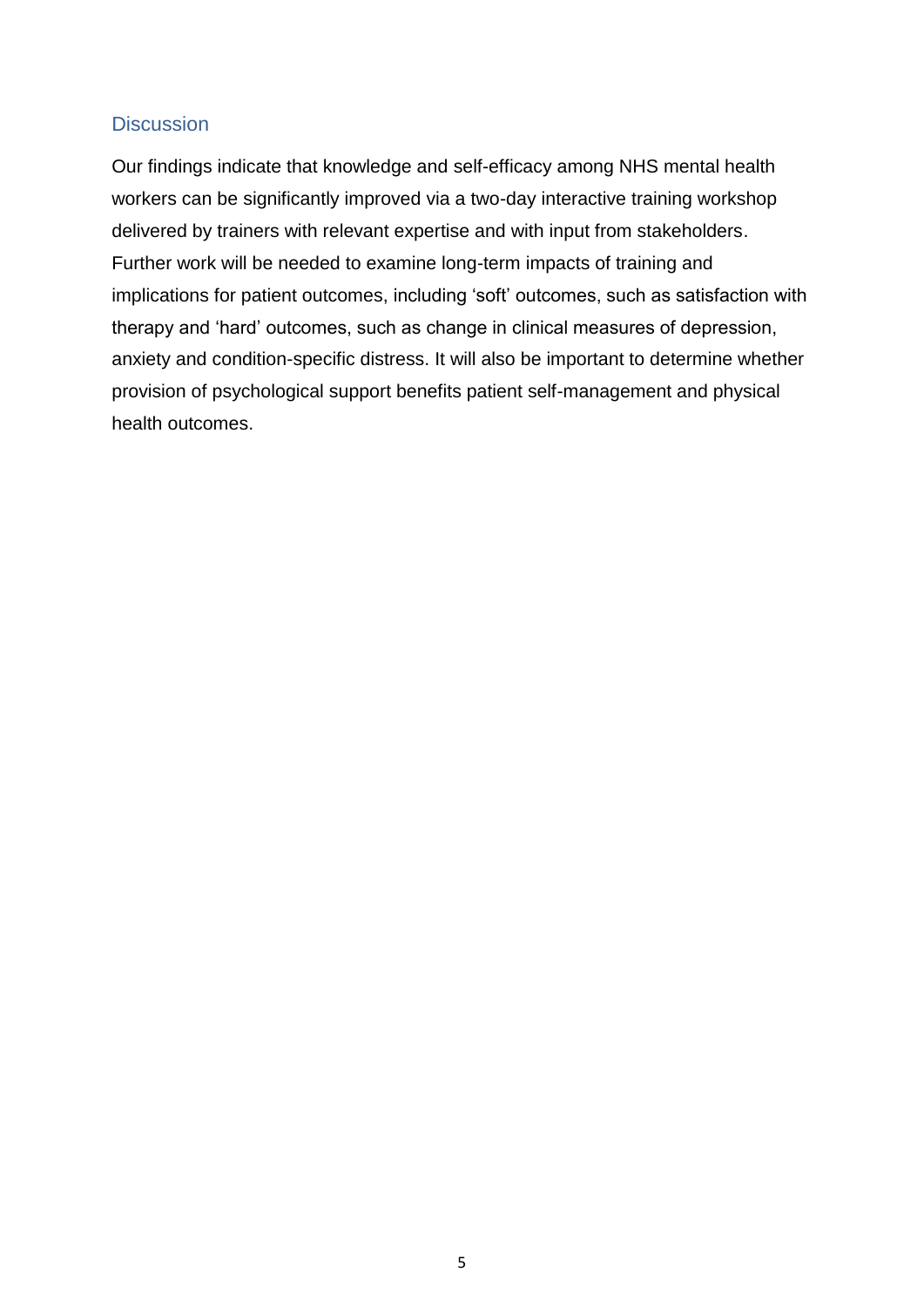## **Background**

#### National Context

Long-term conditions (LTCs) or chronic diseases are those that can be managed but often not cured, such as diabetes, arthritis, asthma, a number of cardiovascular diseases, HIV/AIDs and certain cancers (Naylor et al., 2012). It is estimated that 15 million people in England – around 30% of the population - have one or more LTCs and this figure is predicted to rise (Department of Health, 2012). LTCs are more common in older people and low socioeconomic status groups. Multi-morbidity is also more common in these populations and is becoming increasingly prevalent, with the number of people living with three or more LTCs predicted to reach 2.9 million in 2018 (Department of Health, 2012).

Research indicates that people with LTCs are at greater risk of poor psychological wellbeing. Around 30% of all people with a long-term physical health condition also have a mental health condition and this figure may be closer to 50% for those with two or more LTCs (Naylor et al., 2012). Psychological problems not meeting criteria for formal diagnosis, such as difficulties with stress and coping, are even more common (NHS Diabetes & Diabetes UK, 2010; NHS Confederation, 2012). Perhaps unsurprisingly, people with LTCs find it harder to manage their treatment regimes in the context of reduced psychological wellbeing (NHS Diabetes & Diabetes UK, 2010). Mental health co-morbidities in people with LTCs have been linked to poorer clinical outcomes, reduced quality of life and increased costs to the health service (Naylor et al., 2012). Overall morbidity is also increased in people with LTCs when mental health problems are present (NHS Confederation, 2012).

NHS services currently offer a very wide range of approaches to psychological intervention for people with LTCs – as yet, there is insufficient evidence to evaluate the efficacy of these interventions, or calculate cost savings associated with provision of psychological care (NHS Confederation, 2012). A systematic review of psychological interventions for people with diabetes concluded that psychosocial interventions, particularly cognitive behavioural therapy (CBT), anti-depressant medications and collaborative care are effective in the treatment of depression in patients with diabetes; whether these are also effective in improving self-care and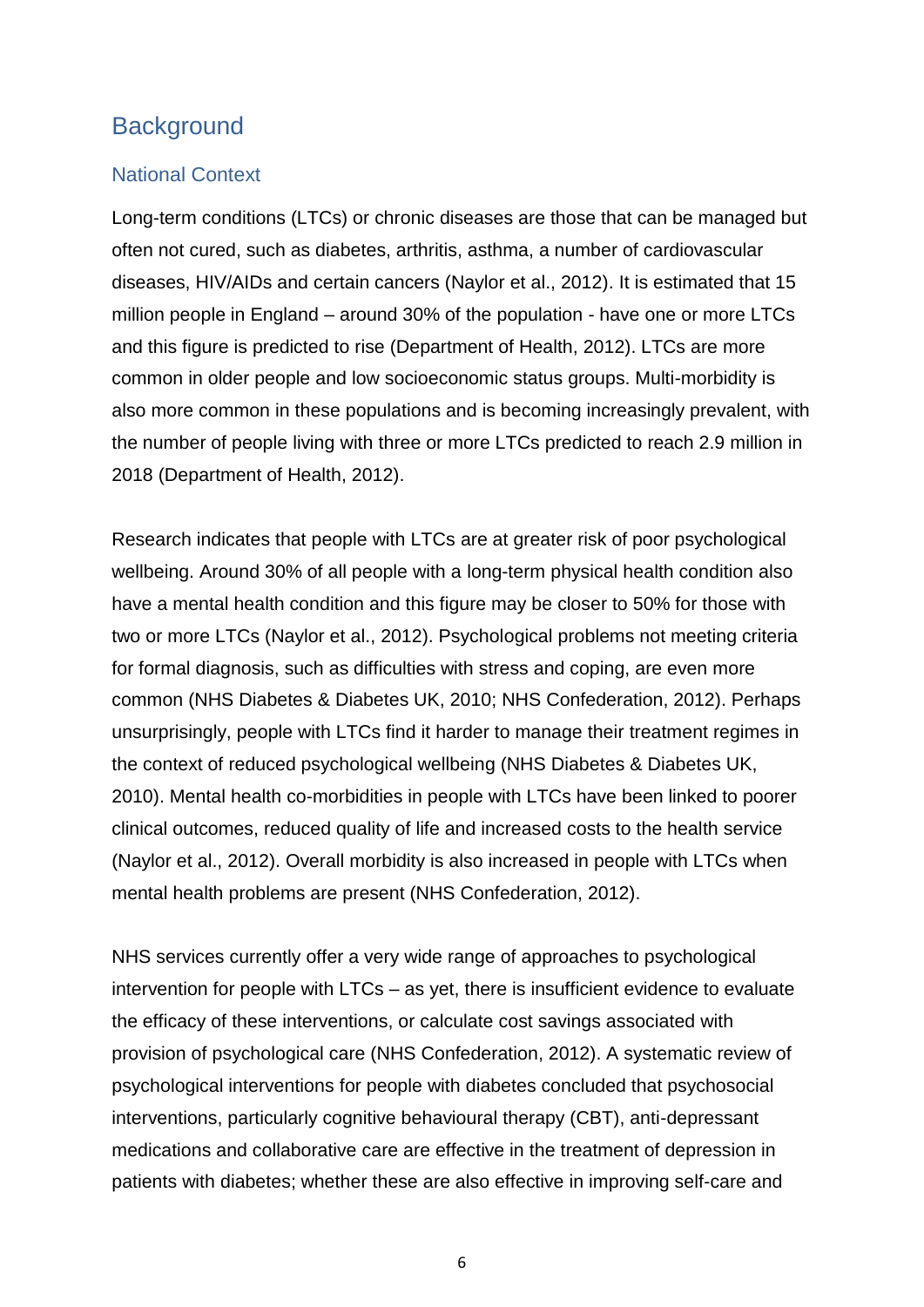physical health outcomes requires further investigation (Markowitz et al., 2011). Studies evaluating group interventions indicate that these have benefits in terms of 'knowing you're not the only one', feeling able to open-up to others, normalising experience of negative emotion (e.g. guilt/fear/worry) and providing an opportunity to learn practical skills to aid self-management (e.g. cognitive-behavioural/motivational strategies, dose adjustment) (Archuleta et al., 2012; Lawton & Rankin, 2010).

Government policy has highlighted the need to extend NHS mental health service provision to meet the needs of those with co-morbid mental and physical health conditions. *No Health without Mental Health* (Department of Health 2011a) identified the national Improving Access to Psychological Therapy (IAPT) programme as a potential mechanism for addressing high levels of unmet psychological need among people with LTCs and medically unexplained symptoms (MUS). The supporting document - *Talking Therapies: a four-year plan of action* outlined how this was to be achieved in the four years from April 2011 (Department of Health, 2011b). Phase 1 of the project involved implementation and evaluation of 15 Pathfinder sites providing pilot services for people with LTC/MUS (de Lusignan et al., 2013). Thirteen pathfinders were selected to continue for a second year during a reduced Phase 2, which aimed to identify optimal care pathways, staff competencies and training needs, and evaluate clinical efficacy and cost effectiveness of interventions. Alongside this work, the UCL Centre for Outcomes Research and Effectiveness (CORE) has developed a competence framework for psychological interventions for people with persistent physical health conditions (Roth & Pilling, 2015). This framework describes the various activities which need to be brought together in order to carry out effective clinical work for people with LTCs<sup>1</sup>. A joint consensus statement of the Royal Colleges of Psychiatrists, General Practitioners and Physicians and the British Psychological Society has been developed setting out the key characteristics of integrated IAPT services<sup>2</sup> and The IAPT Education and Training Expert Reference Group has developed evidence based curricula to support the commissioning of training for IAPT workers. NHS England is currently working

**.** 

<sup>1</sup> https://www.ucl.ac.uk/pals/research/cehp/research-groups/core/competence-

frameworks/Psychological Interventions with People with Persistent Physical Health Problems

<sup>2</sup> http://www.rcpsych.ac.uk/pdf/PS02\_2015.pdf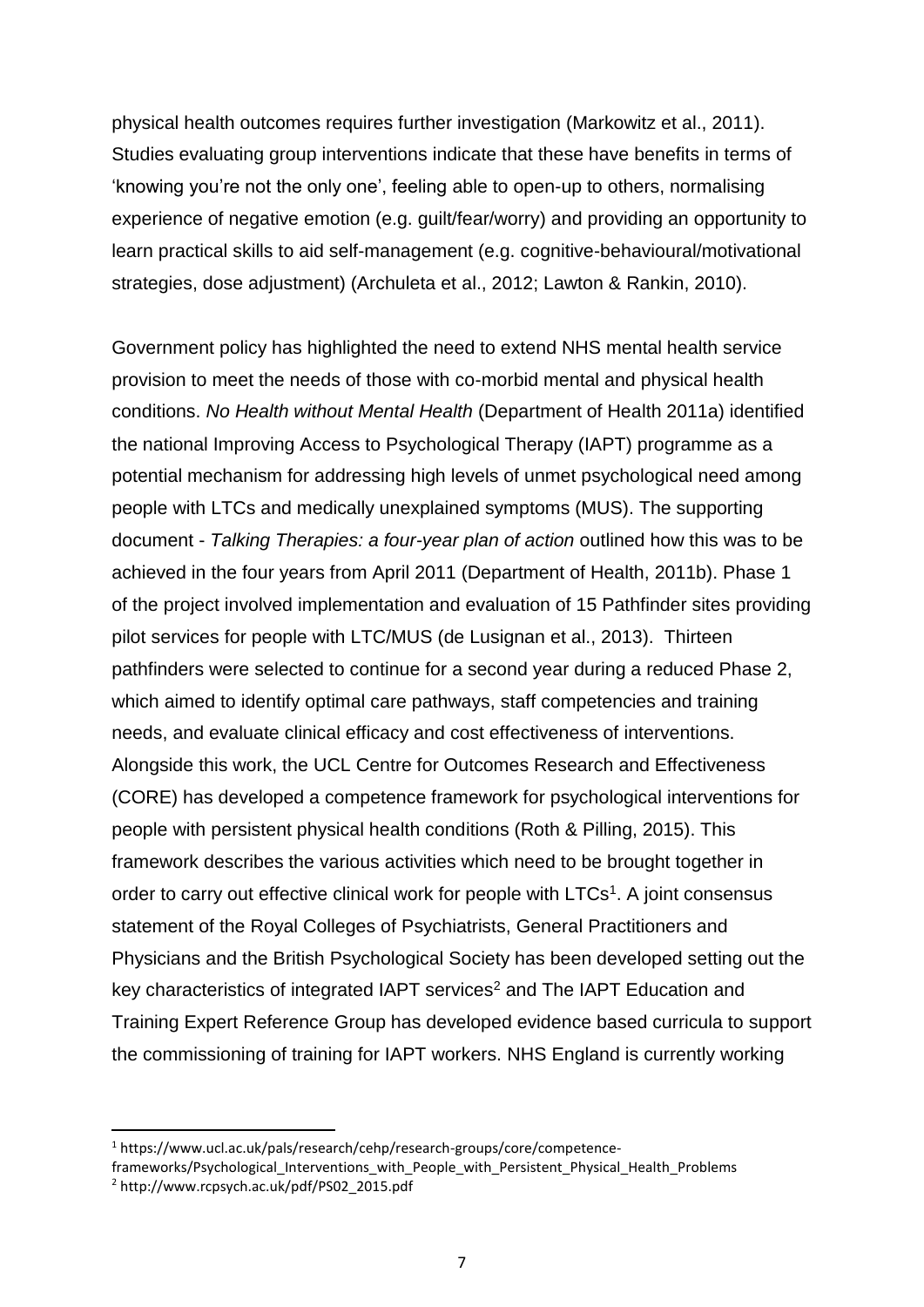with 22 early implementer sites across the country, leading the way in integrating psychological therapies with physical health care<sup>3</sup>.

#### Local Context and Project Aims

Statistics for NW London reflect the national picture, with increasing prevalence of complex long-term health conditions, including co-morbid mental health needs. The region has an ethnically diverse population. For example, census data (2011) for Harrow indicates 69.1% BME groups (including 26.4% Indian, 11.3% Other Asian) and 30.9% White British, while census data (2011) for Hillingdon indicates 39.4% BME groups (including 25.3% Asian, 7.3% Black, 3.8% Mixed, 3% Arab) and 60.6% White. Type 2 diabetes is six times more likely in the South Asian population, three times more likely in African/African-Caribbean people and higher than the London average in Hounslow, Ealing, Brent, Harrow and Hillingdon.

The pressure on services associated with rising prevalence of long-term conditions and psychological comorbidities underlines a need to make changes in terms of the way people with mental health needs are supported and how the wider population is supported to stay mentally healthy<sup>4</sup>. To improve mental health and wellbeing across NW London, the NW London Consortium of Clinical Commissioning Groups has established a new strategy called 'Like Minded', which is about working in partnership to look at how to deliver excellent, joined up services that improve the quality of life for individuals, families and communities who experience mental health issues<sup>5</sup>. The ambitions for this work, set out in the Like Minded Programme 'Case for Change' and 'Better outcomes for people with common mental health needs' (DA2c) in NW London's Sustainability & Transformation Plan (STP) include ensuring that the IAPT workforce is able to work effectively with people with long term conditions.

As part of this programme, the Mental Health and Wellbeing Team (MHWT) held a workshop on 'emotional health and long-term conditions', which included presentations on innovative work to integrate support for mental and physical health

<sup>3</sup> https://www.england.nhs.uk/mental-health/adults/iapt/mus/sites/

<sup>4</sup>https://www.healthiernorthwestlondon.nhs.uk/sites/nhsnwlondon/files/documents/CaseForChange%20MAI N%20FINAL.pdf

<sup>5</sup> https://www.healthiernorthwestlondon.nhs.uk/bettercare/mentalhealth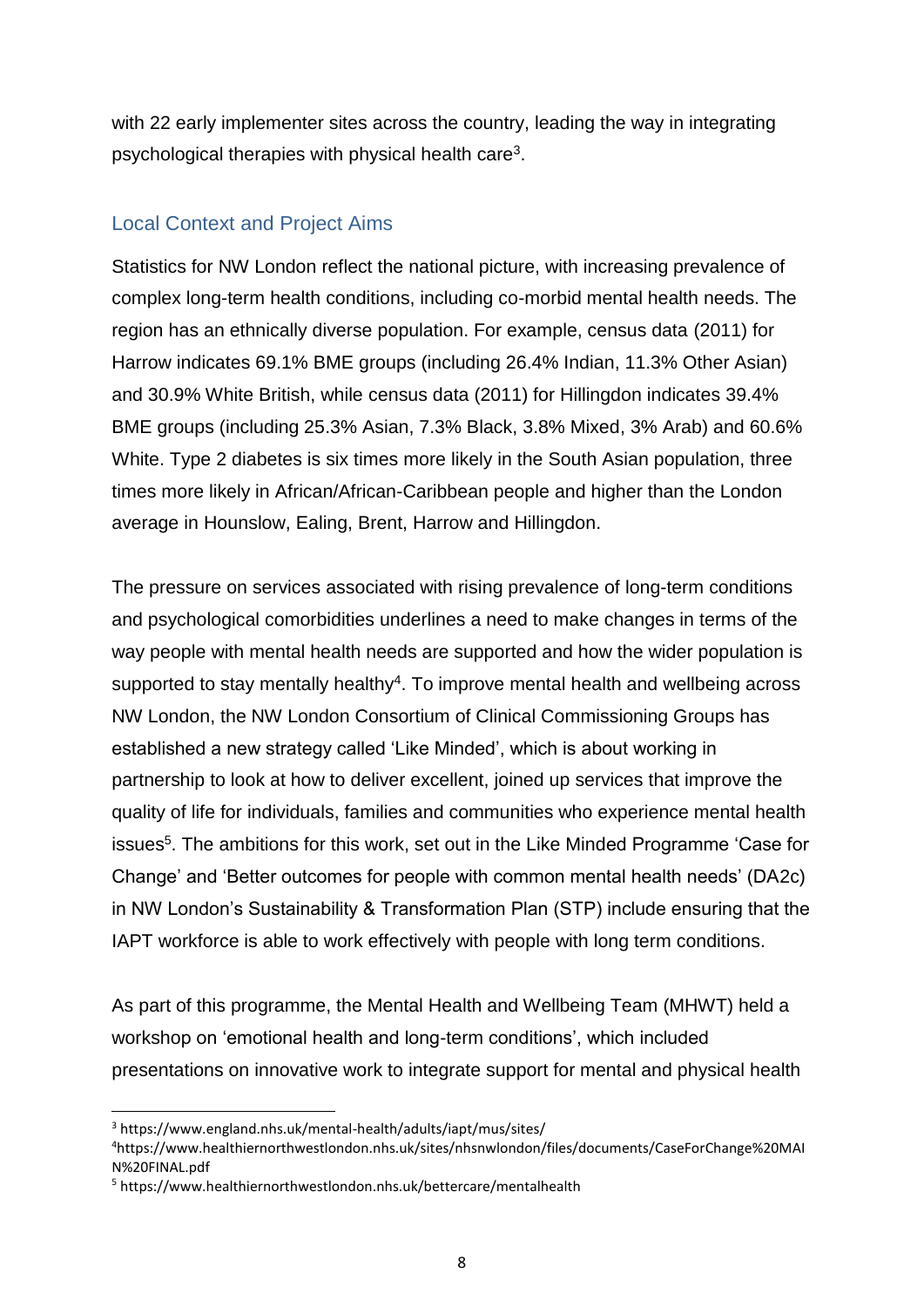conditions, including development of the KCA Diabetes Psychology Service and associated training<sup>6</sup> (Hamilton-West et al., 2014) and the work of the team at Hillingdon Hospital, which formed part of the IAPT LTC/MUS Pathfinder Programme and resulted in the development of the COPD Breathlessness Manual<sup>7</sup> (Howard & Dupont, 2014). Following a tender exercise, the current project was commissioned to build on this work, by improving competencies of IAPT workers to provide support to people with diabetes, COPD and CHD – the three conditions accounting for the largest service spend in the region.

<sup>6</sup> www.diabetes.kca.org.uk

<sup>7</sup> http://www.londonhp.nhs.uk/wp-content/uploads/2012/11/COPD-Manual-excerpt.pdf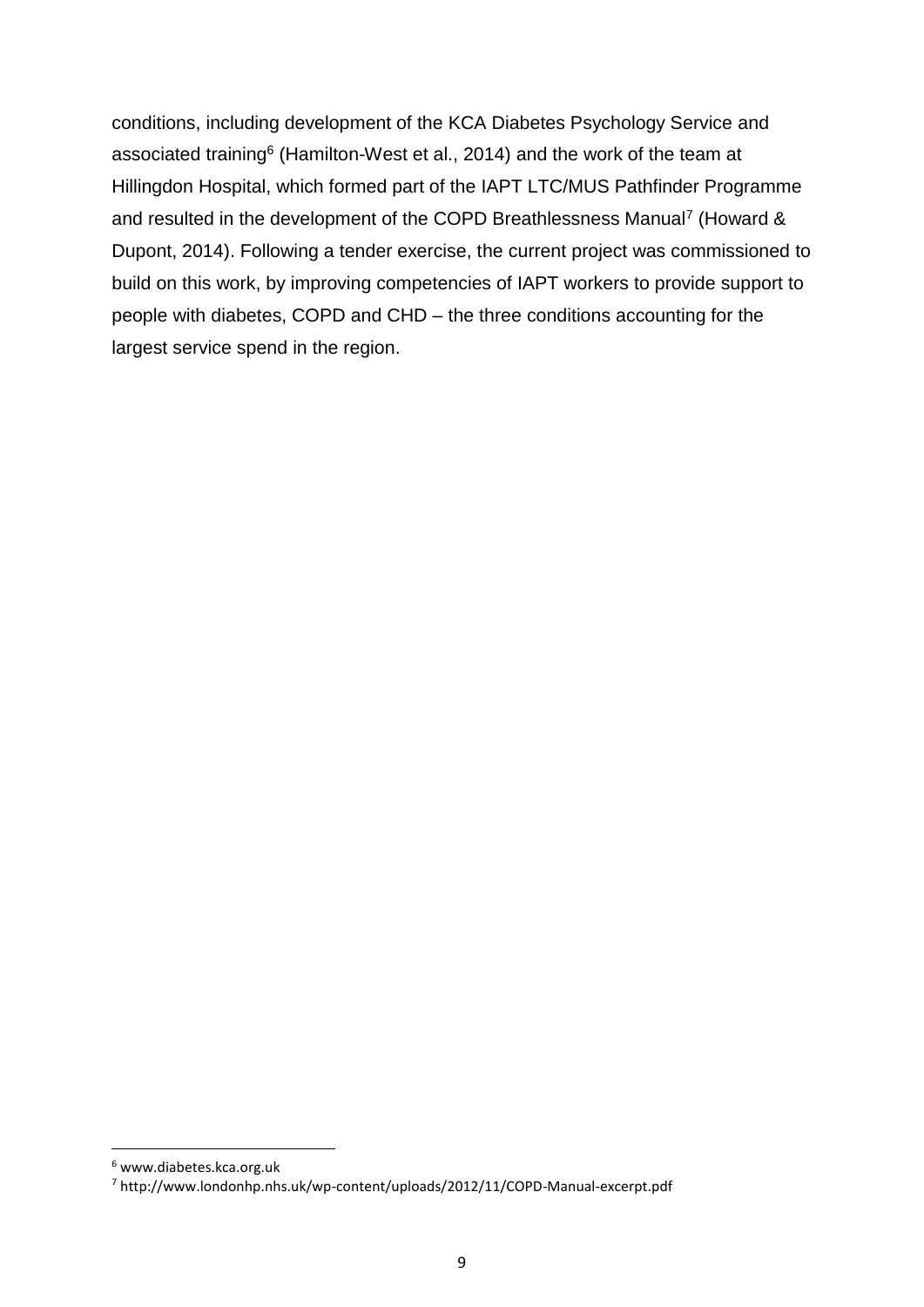## **Methods**

#### Participants and Procedure

Participants were Psychological Wellbeing Practitioners (PWPs) and Counsellors employed within NW London IAPT Services. Service managers and commissioners identified that around 120 PWPs/Counsellors were employed within the Clinical Commissioning Group (CCG) area and that it would be possible to release 60 staff members for training. Hence, 60 places were made available for a two-day training workshop, with participants offered a choice of three dates during July and August 2017. Staff not able to attend the workshop received access to an online version of the training programme. Copies of the training materials and handouts were also sent to the participants by email after the workshop.

#### Content of Training Workshops

Training content was developed between March and June 2017, in accordance with specifications set out in the project tender documents. Specifically, training workshops were designed to provide:

(a) Key facts (such as information on prevalence of long-term conditions, how these are managed (and self-managed) and how physical health conditions impact psychological wellbeing);

(b) Opportunity to engage with the 'lived experience' of people with specific conditions (exploring through videos, role plays, case studies and group discussion what it means to live with and manage chronic illness);

(c) Skills-based training (in the use of specific assessment and intervention methods).

Key facts were informed by a review of published research, as well as publically available health information (e.g. NHS choices, Diabetes UK, British Lung Foundation, British Heart Foundation) and existing training resources (e.g. diabetes.kca.org.uk; Hillingdon Breathlessness Manual). A list of resources was also developed for the purposes of signposting patients to sources of information and support (including patient support groups, NHS health trainer and smoking cessation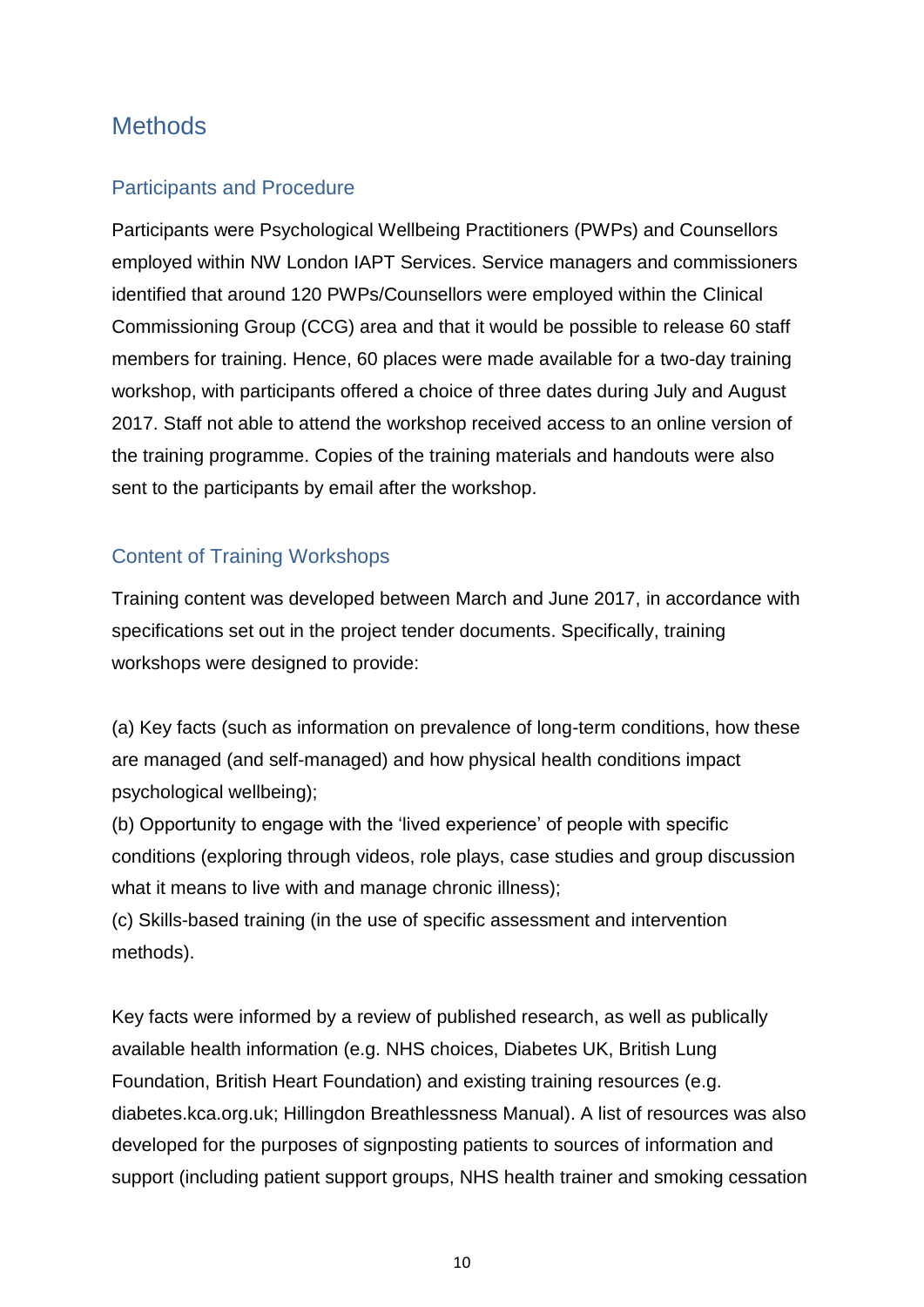services and information on specific areas of concern, such as managing diabetes during Ramadan).

To help participants engage with the 'lived experience' of people with long-term conditions, training materials included video interviews available via healthtalk.org. These interviews, conducted by qualitative researchers at Oxford University provide valuable insight into the experiences of patients with a range of conditions. Videos relevant to the current project were selected - i.e. focusing on experiences of people with diabetes, COPD and CHD. Concepts of health equity and equality were discussed in relation to patients' experiences of living with and managing their condition. We also engaged with local people with these conditions, including people from BME groups, to seek their perspectives (e.g. on what it means to live with their condition and what they would like health professionals to know about their experience). These individuals were identified via the CHSS Patient and Public Involvement group (which comprises people with a range of health conditions, including diabetes, COPD, CHD and multimorbidity), and other patient groups in the NW London area (e.g. Harrow Diabetes UK, and the BME Health Forum).

Skills-based training was informed by health psychology theory and designed to provide participants with skills in evidence-based methods for supporting behaviour change/psychological adjustment in people with long-term conditions (described further below).

#### Stakeholder input

Training was developed with input from a team of stakeholders including commissioners, service managers, programme/work stream leads, clinicians and service users. Stakeholder input was valuable for ensuring that the training content was appropriate for PWPs and Counsellors and met service needs, as well as the wider priorities of the national IAPT programme. Changes made in response to stakeholder feedback included: deemphasising the role of mindfulness-based approaches (which were included in the original training specification); covering specific outcome measures requested by commissioners; amending a reference to reflect recently updated NICE guidance; and including additional information on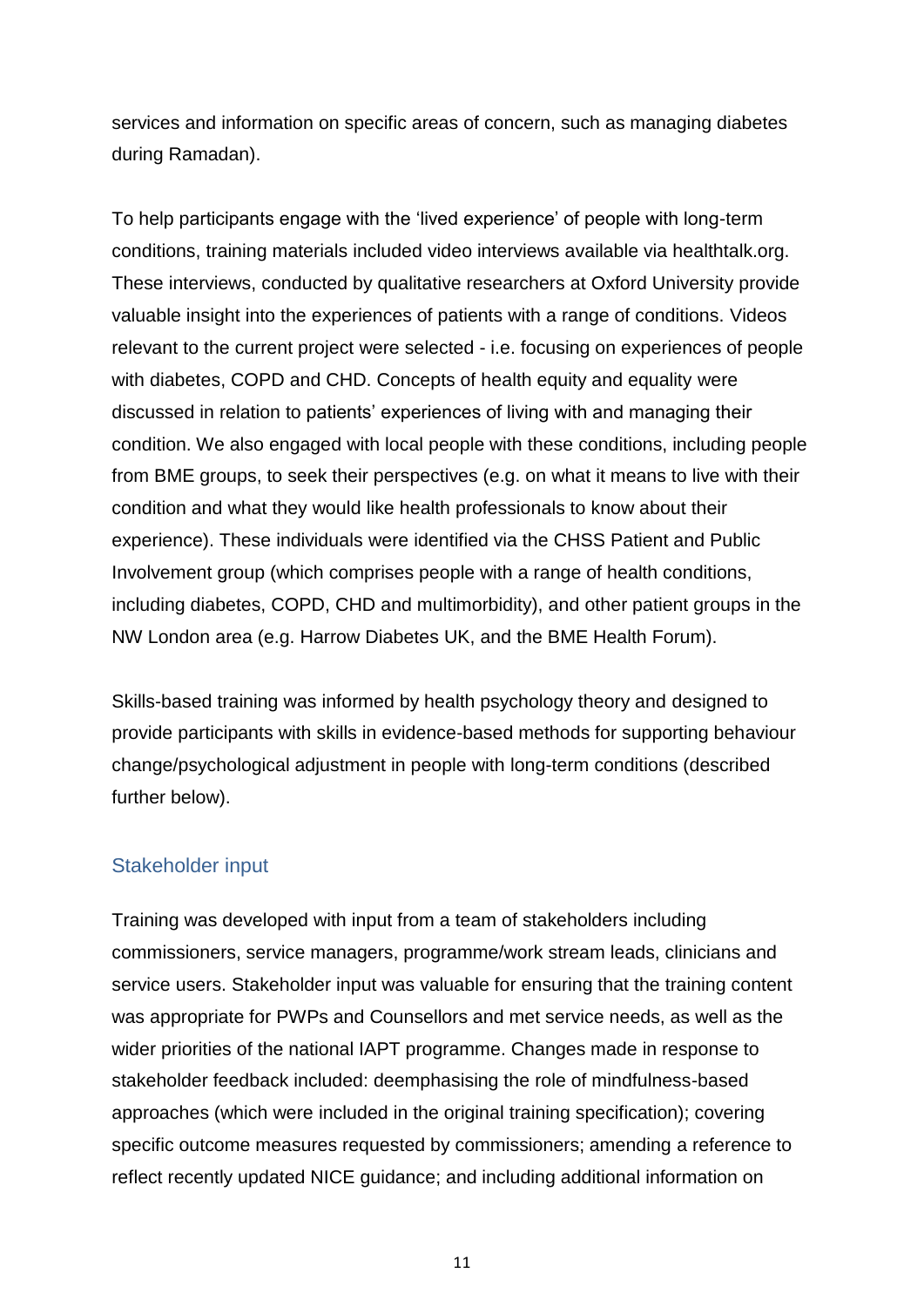diabetic neuropathy in line with patient feedback. A slide was also added to each module entitled 'what people with diabetes/COPD/CHD want you to know' – summarising points highlighted by service users with lived experience of the conditions, as part of the public engagement process within the project.

#### Theoretical underpinning

The approach to training was informed by social cognitive theory (Bandura, 1977), which holds that individuals are more likely to carry out a behaviour and to persist with the behaviour in the face of difficulties if they are high in 'self-efficacy'. Selfefficacy refers to the individual's level of confidence in their ability to perform specific behaviours under specific conditions. There are four main routes to developing selfefficacy; mastery experience (i.e. performing the behaviour successfully); vicarious experience (i.e. observing others performing the behaviour successfully); discussion of worries and concerns; and supportive feedback.

In order to enhance participants' confidence in relation to providing psychological support to people with long term physical health conditions, these four elements were built into the workshop – i.e. training provided opportunities for participants to practice using specific assessments and intervention methods in the workshop, to observe others using these methods successfully, express worries and concerns and receive supportive feedback. They were also taught about the concept of selfefficacy and approaches for enhancing patients' confidence in their ability to perform health-related behaviours.

The approach to training was further informed by Leventhal's 'Common Sense Model of Illness Representations' (Leventhal et al., 1980) – this widely used theory sets out the dimensions along which individuals' perceptions of illness may vary. It is useful for understanding the individual's 'personal model' of their condition (i.e. what the condition means to them and how it impacts their daily life) and how this shapes the way each person copes with/manages their condition.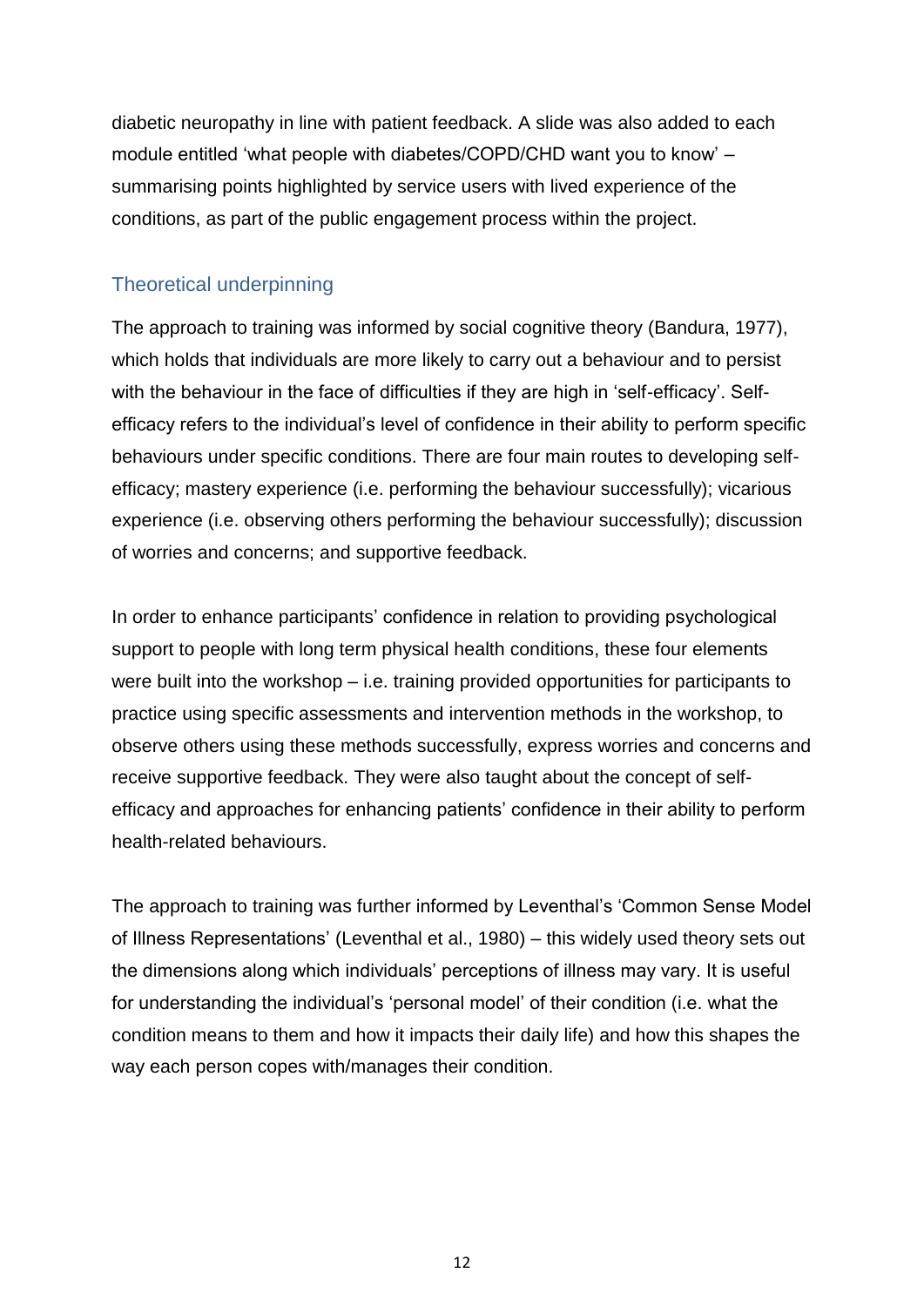#### Evidence-based methods for supporting behaviour change/psychological adjustment

Participants were trained (via patient case studies and role-play) to use the Brief Illness Perceptions Questionnaire (BIPQ; Broadbent et al., 2006) to identify inaccurate illness perceptions, or beliefs contributing to psychological distress/poor self-management. Training also covered the use of condition specific assessment measures, including the Diabetes Distress Scale (DDS; Polonsky et al., 2005), COPD Assessment Test (CAT; Jones et al., 2009) and Minnesota Living with Heart Failure (MLHF) Questionnaire (Rector & Cohn, 1999). Participants were trained to use open-ended questioning, reflective listening and regular summarising to explore patients' responses to these assessment measures and develop a shared understanding of their individual needs and priorities. Participants were then asked to consider how this assessment could inform the use of motivational, cognitivebehavioural and educational strategies, including:

- Helping patients to access information about the condition that is relevant to their specific areas of concern and reviewing this with them (links to relevant information and resources were provided in the workshop).
- Working with the patient to develop 'SMART goals' and/or draw up a 'balance sheet' to support health behaviour change (the workshop included group exercises to practice using these techniques).
- Signposting patients to self-management programmes, the NHS Health Trainer Programme, and/or patient support groups (e.g. Diabetes UK, British Lung Foundation, British Heart Foundation) – further information and links were provided.

Key principles for supporting patients with long-term conditions were drawn from 'Concordance Therapy' which aims to support people to manage their condition skilfully and flexibly, drawing on available sources of support as necessary (Higgins, Livingston & Katona, 2004; Hamilton-West et al., 2010; 2013; 2014). Key principles include: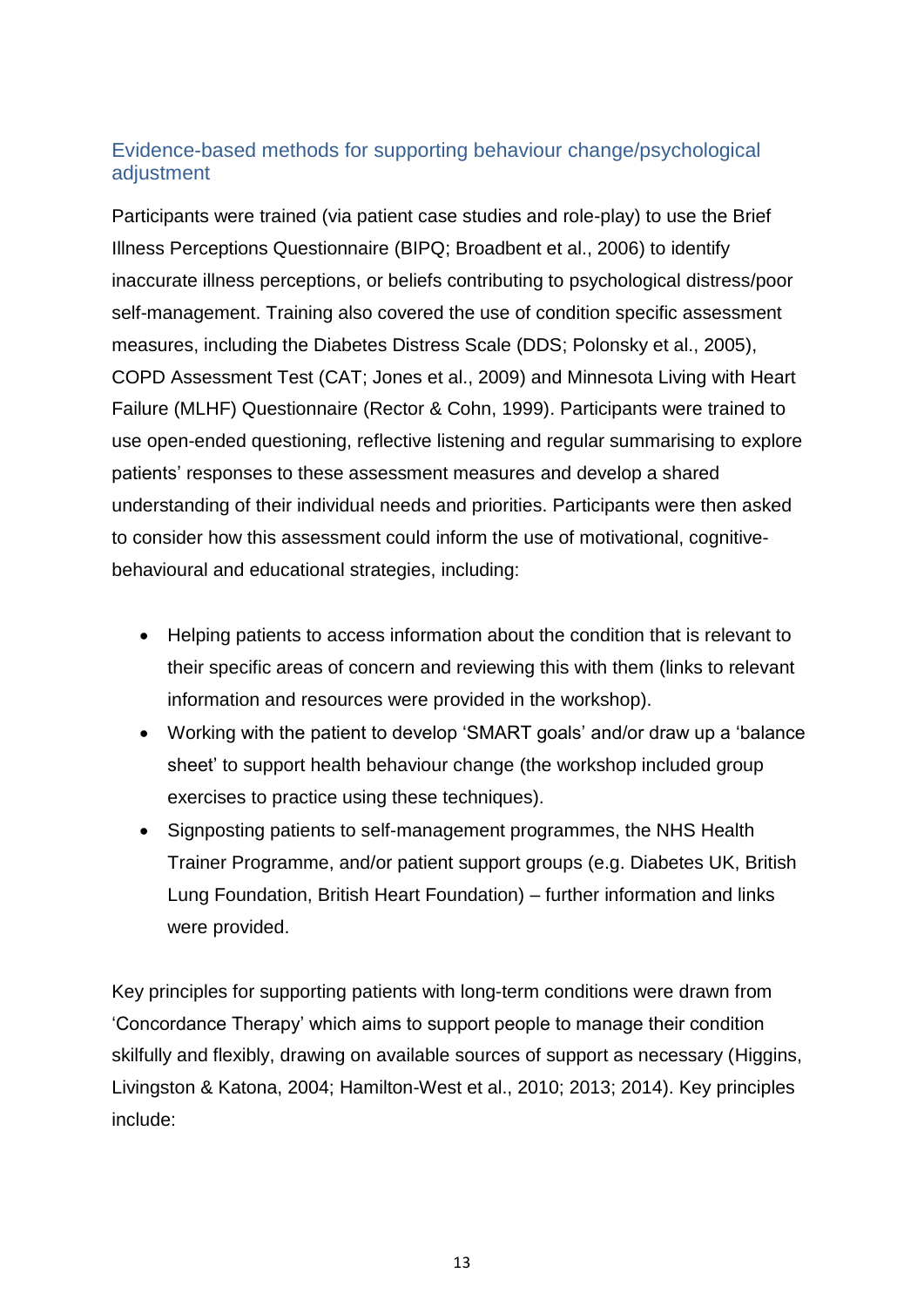- A non-blaming atmosphere;
- Emphasis on personal choice and responsibility; and
- Development of self-efficacy.

The Acceptance and Commitment Therapy (ACT) model was also presented, with a particular emphasis on the importance of supporting patients to live the way they want to live, in accordance with their values (Hayes et al., 2006; Gregg et al., 2007). Trainers highlighted that the workshop was not designed to teach participants to *deliver* ACT, but to consider: (1) how living with a long-term condition can interfere with valued activities; (2) how patients can be supported to live in accordance with their values in the context of their long-term condition. Participants were shown video interviews of patients discussing their experiences of giving up work due to health problems (accessed via healthtalk.org). They were then asked to reflect on what the patients valued about their work (e.g. using their skills/training, feeling 'useful', sense of camaraderie/competition) and how they had found other ways to live in accordance with their values after giving up work (e.g. by studying, spending time with family, taking up new hobbies and activities).

The importance of working within the IAPT framework and in accordance with individual skills and competencies was emphasised throughout the workshop. Participants were also reminded that their role is not to provide medical advice and that patients should discuss any concerns about their condition and its management with their doctor/nurse. We also discussed the importance of language – for example, considering that PWPs and Counsellors might use different terms to describe similar concepts (e.g. beliefs/thoughts/cognitions). Participants were encouraged to consider how they would describe the concepts discussed in the workshop and how therapeutic strategies/techniques relate to their existing training/ ways of working.

#### Online training

An online training programme was developed between July and October 2017, covering the same themes as the workshops, with links to further information and resources (e.g. the healthtalk.org videos and online patient information). Once the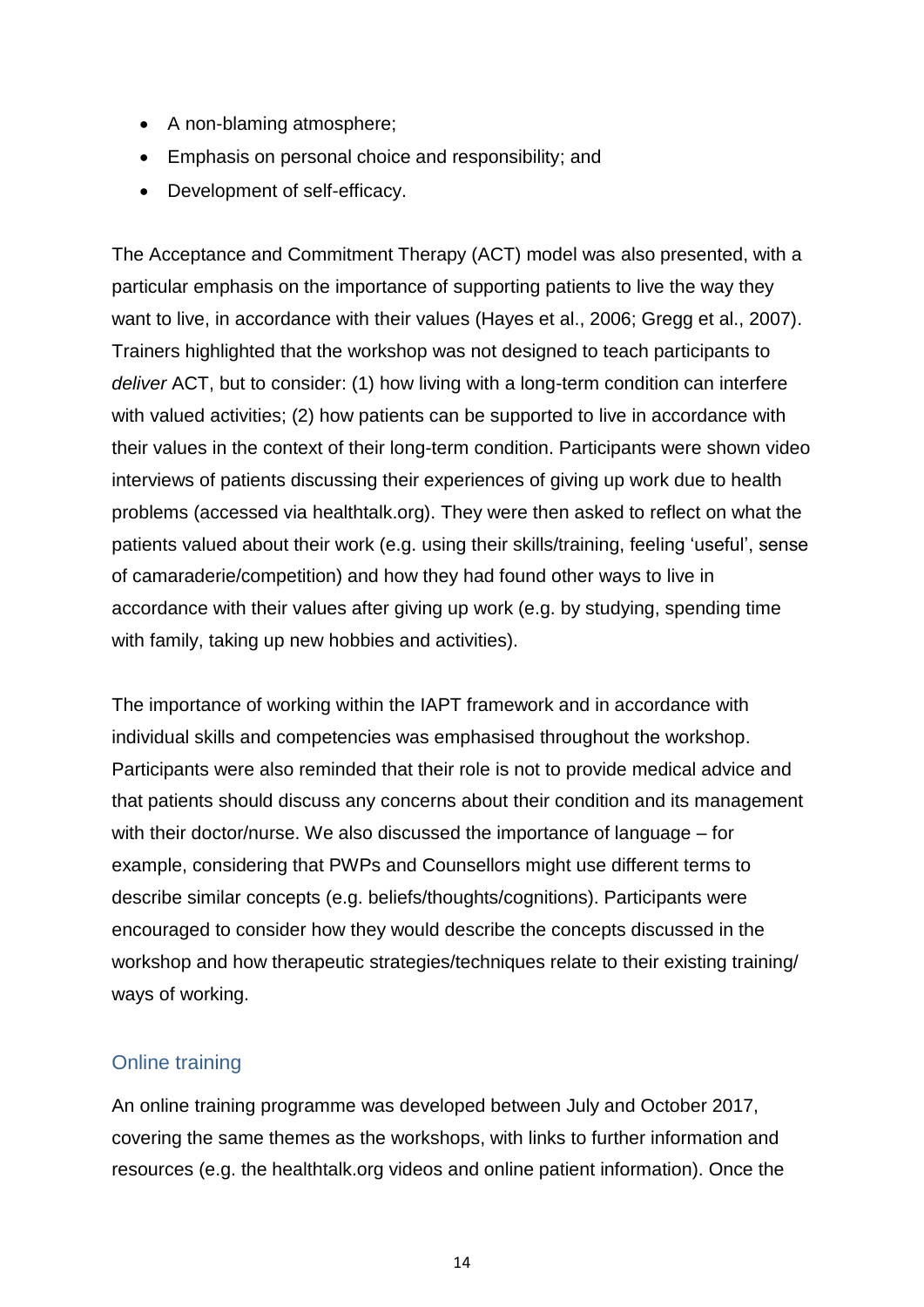content of training had been reviewed by stakeholders, we worked with a professional web development team to create a fully functioning training resource. This included questions to assess individuals' progress against the intended learning outcomes and videos of simulated therapy sessions. Stakeholders also reviewed and provided feedback on the structure and format of the online resource and visual content, such as images and logos.

#### Evaluation questionnaire

A questionnaire was developed to assess:

- Knowledge and understanding of the three long-term conditions covered in training (10 'yes/no' items, e.g. "I understand the difference between Type 1 and Type 2 diabetes").
- Relationships between mental and physical health and the role of psychological therapies in supporting people with long-term conditions (3 'yes/no' items, e.g. "I understand how poor psychological wellbeing can impact physical health in people with LTCs").
- Participants' self-efficacy in relation to using condition-specific assessments and interventions (seven items, scored from 0 'not at all confident' to 10 'very confident', e.g. I am confident that I would be able to select appropriate (condition specific) measures for assessing patients with diabetes, COPD and CHD').

Participants were asked to complete this at the start and end of the two-day training workshop. The post-workshop questionnaire also included open-ended questions on the training provided (e.g. which aspects participants found useful and ways in which the training could be improved). A unique participant identification number was used to match participants' baseline and follow-up questionnaires.

A feedback questionnaire embedded in the online training programme asked respondents to indicate whether they found the training useful, interesting and easy to understand ('yes', 'no', or 'to some extent'). They were also asked to provide a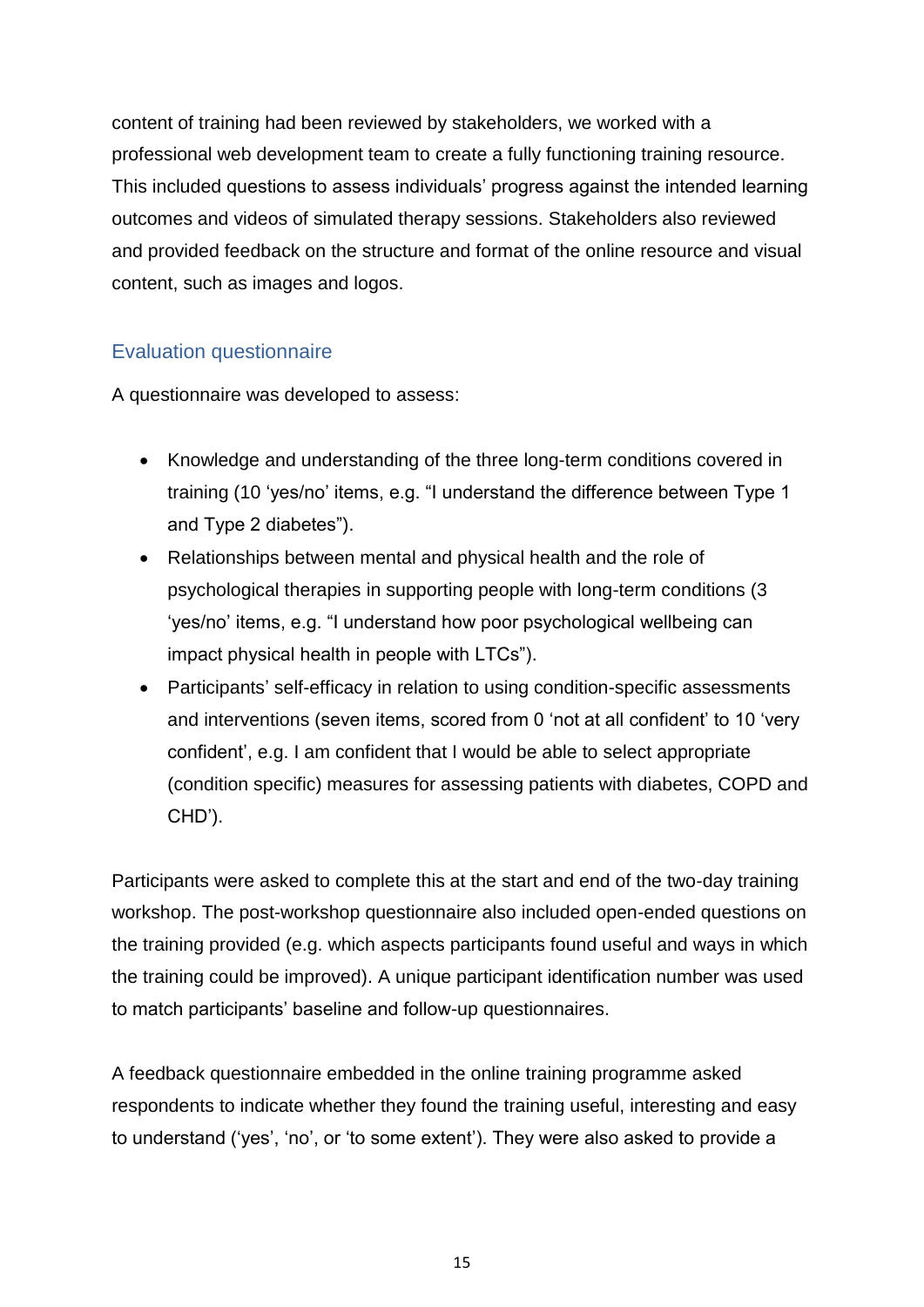satisfaction rating from 0-10 and invited to comment on what they liked about the training programme and how it could be improved.

#### Data analysis

Quantitative data were entered into SPSS (version 22) and both descriptive (Means and standard deviations) and inferential statistics (McNemar's test and pairedsamples t-tests) were computed. The standard level of significance (p<.05) was used to examine change from baseline to follow-up.

Responses to the open-ended questions were entered into Excel and read multiple times to identify general themes highlighted by the workshop participants. These were then grouped thematically, paying close attention as to whether the theme was evident across the dataset or described with strength of feeling. The process was then repeated to ensure that the entire dataset was represented in the analysis and subsequent themes.

Responses to the open-ended questions were entered into Excel and read multiple times to identify general themes highlighted by the workshop participants. These were then grouped thematically, paying close attention as to whether the theme was mentioned often or described with strength of feeling. The process was then repeated to ensure that the entire dataset was represented in the analysis and subsequent themes.

For the online training, data were downloaded one month after the programme launched. These were analysed to examine uptake of the training programme (number of participants accessing the programme in the first month) as well as user satisfaction and suggestions for improvement.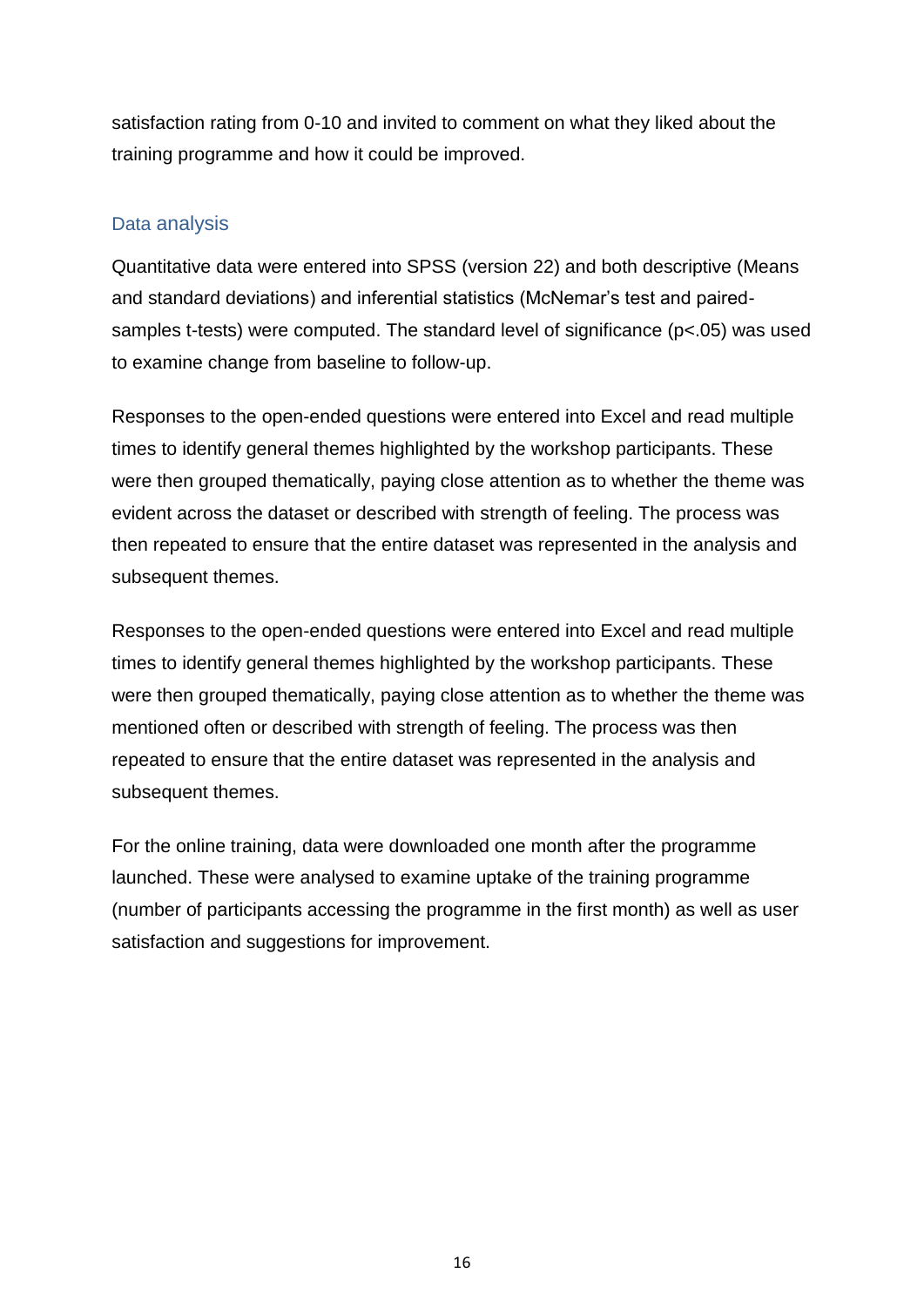## **Findings**

#### Quantitative Analyses

#### Knowledge and understanding of LTCs

The evaluation questionnaire was completed by 56 participants (93.3% of those who attended) at the start and 55 participants (91.7% of attendees) at the end of the twoday workshop. The proportion of 'yes' responses (indicating agreement with the knowledge and understanding statements) at baseline and follow-up are shown in Figure 1 and discussed below.

The proportion of 'Yes' responses to the diabetes items at baseline ranged from 57.1% to 70.4%. For COPD and CHD, the proportion of 'Yes' responses at baseline was considerably lower; ranging from 16.1% to 42.9% for COPD and 5.4% to 26.8% for CHD, indicating that knowledge and understanding of these conditions were particularly limited at the start of the workshop. At the end of the two-day workshop, the proportion of 'Yes' responses for all 10 condition-specific items increased significantly (p<.0001), with most reaching 100% (range from 94.6-100).

#### Relationships between mental and physical health

Scores for the three items assessing relationships between mental and physical health and the role of psychological therapies in supporting people with long-term conditions were higher at baseline than for the condition-specific items, with 'Yes' responses ranging from 76.8% to 94.6%. This proportion increased to 100% for all three items at the end of the workshop. The change was statistically significant for two of the items: I understand how poor psychological wellbeing can impact physical health in people with LTCs' (p<.05) and ''I understand the role of psychological therapies in supporting people with long-term physical health conditions' (p<.0001). The only statement that did not demonstrate significant change from baseline was 'I understand how living with a long-term physical health condition can impact on psychological wellbeing'. This is most likely due to ceiling effects (i.e. scores at baseline close to 100%).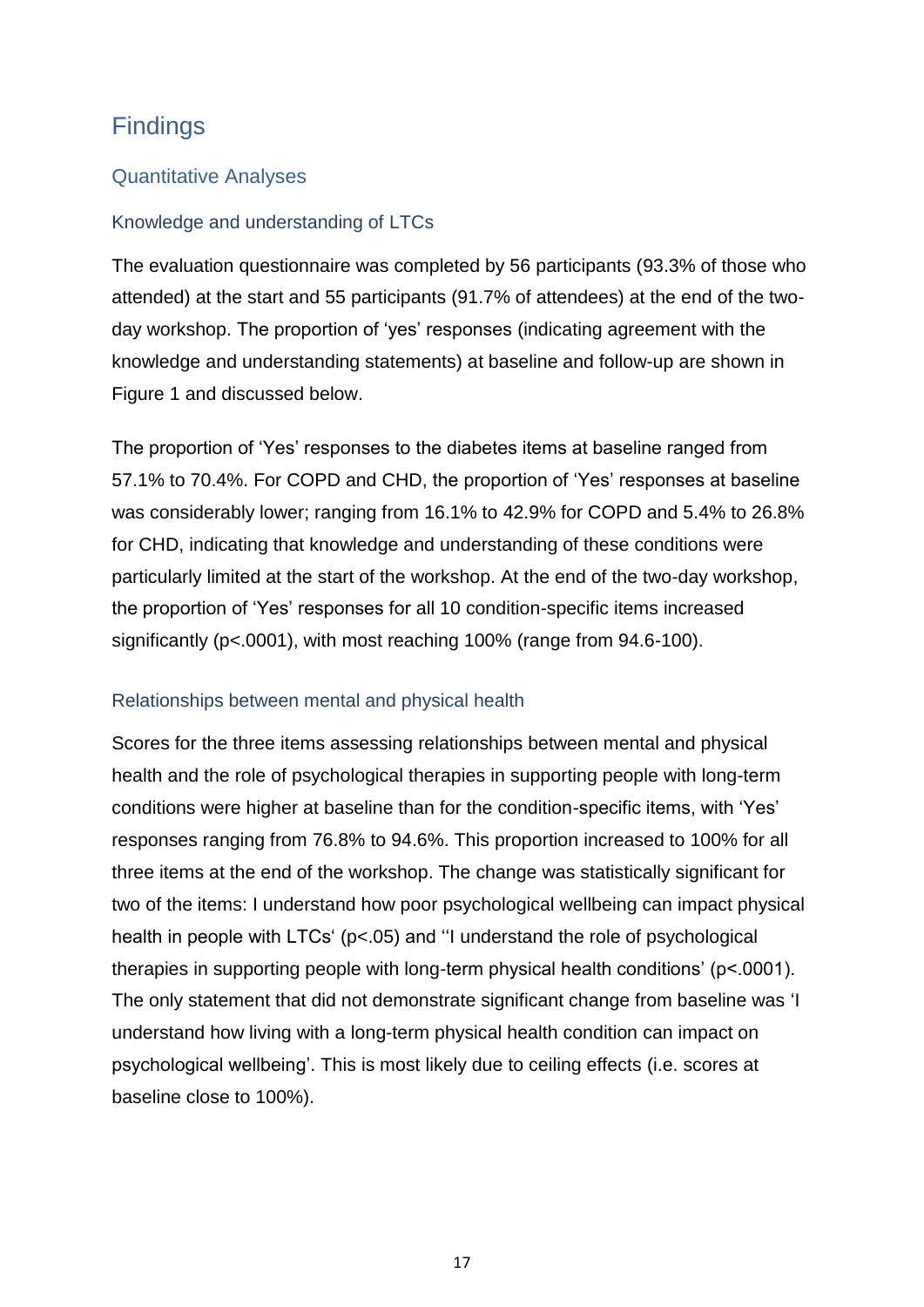

#### Figure 1. Knowledge and Understanding Scores at Baseline and Follow-up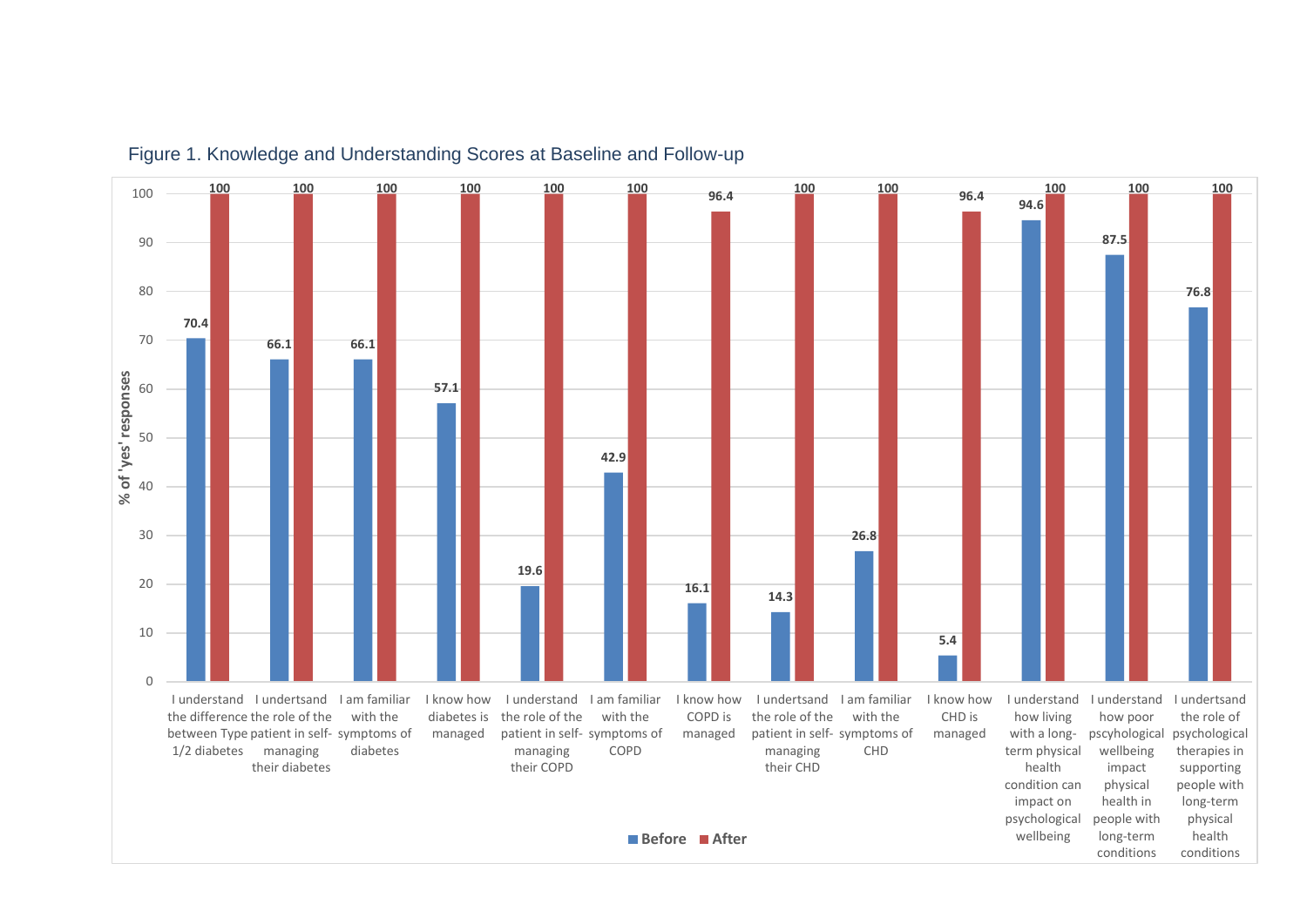

#### Figure 2. Self-efficacy Ratings at Baseline and Follow-up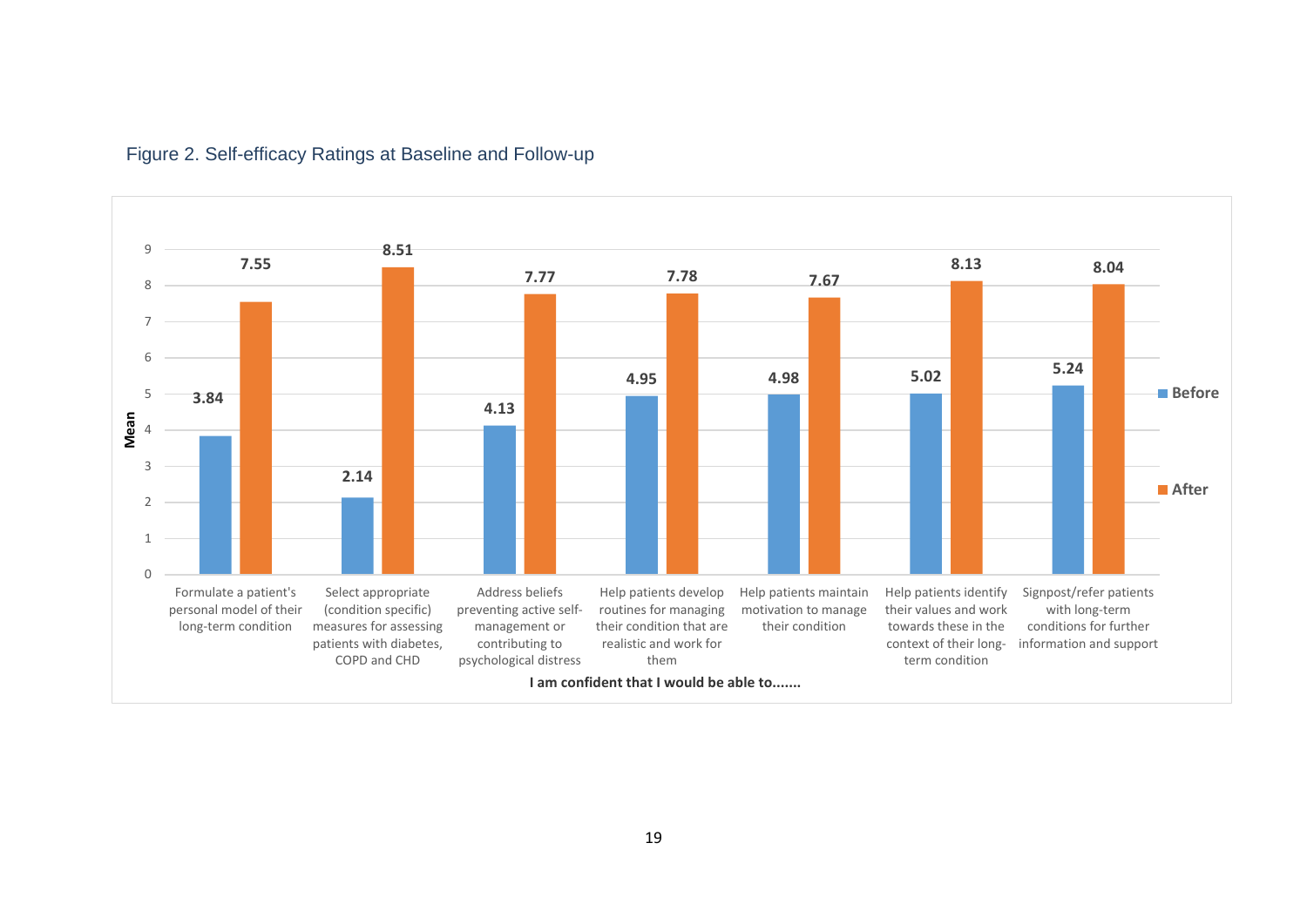#### Confidence in working with LTC patients

Mean scores for the self-efficacy items at baseline and follow-up are shown in Figure 2 (above). Scores at baseline ranged from 2.14 ('I am confident that I would be able to select appropriate (condition-specific) measures for assessing patients with diabetes, COPD and CHD') to 5.24 ('I am confident that I would be able to signpost/refer patients with long-term conditions for further information and support'). Scores for all seven items increased at the end of the workshop, ranging from 7.55 to 8.51.

Since self-efficacy items formed a reliable scale (Cronbach's alpha = .92 at baseline and .90 at follow-up), a total self-efficacy score was calculated summing across all seven items. The total score increased significantly from baseline (M=25.75; SD= 13.41) to follow-up ( $M = 55.45$ ;  $SD = 8.35$ ). A paired-sample t-test revealed that this change was statistically significant (p<.001).

#### Qualitative Analysis

Three main themes were identified from analysis of participants' responses to the open-ended questions. These are presented visually below, alongside relevant commentary and quotes.

#### Theme 1: Workshop style and length

Participants reported that overall they found the workshop style to be interactive (with day 2 highlighted as particularly interactive compared with day 1) and informative. Participants commented that the information provided in the workshops enabled a better understanding of the three long-term conditions:

"Good, robust information with a good balance between thought elements and group tasks."

"Information about different illnesses and symptoms will help me understand what is normal/typical when patients report anything."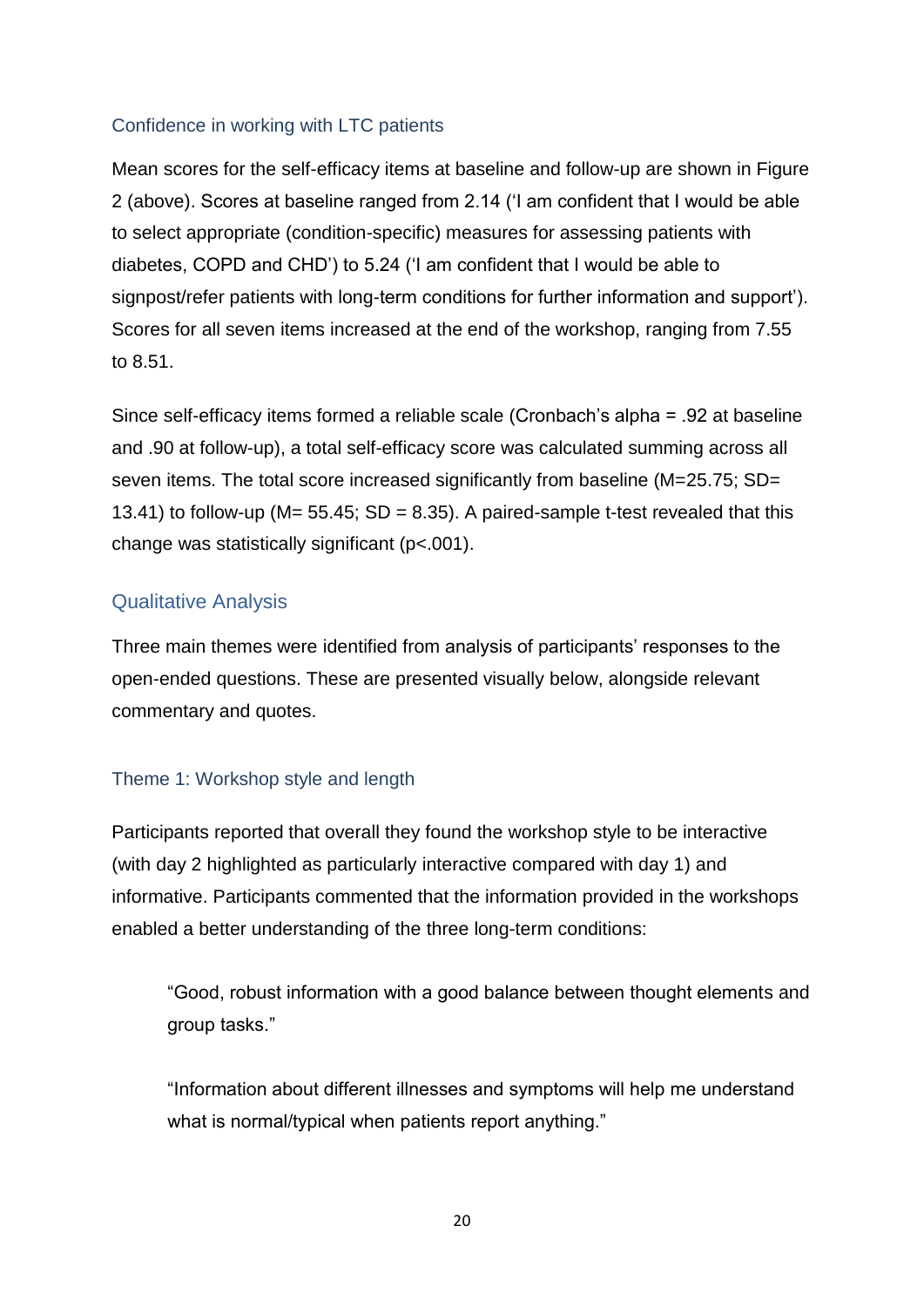Participants further commented that:

"I will use the information to help myself in the sessions, to better understand what my client is struggling with."

"I feel much more confident working with the LTCs with the knowledge I have gained."

"(I will) be even more curious and non-judgmental/positive framing to build motivation because there's been such a lifestyle shift/impact for these with LTCs."

Positive experiences of the workshop were facilitated by the training being: "Wellorganised and prepared… it felt hands-on with the… tasks... not just presentations." Another participant highlighted that the role-plays were "great for learning how to use skills in situ."

Participants commented that helpful resources and references had been provided, which will make it "easier to signpost people."

Participants also remarked that trainers were "helpful", "knowledgeable", "clear" and "encouraged good group involvement." Participants stated that they "enjoyed… having different speakers discussing different topics."

In terms of the length of the workshop, some participants felt that more time would have been useful (i.e. a third day) in order to discuss further the techniques covered in the training, and in more depth.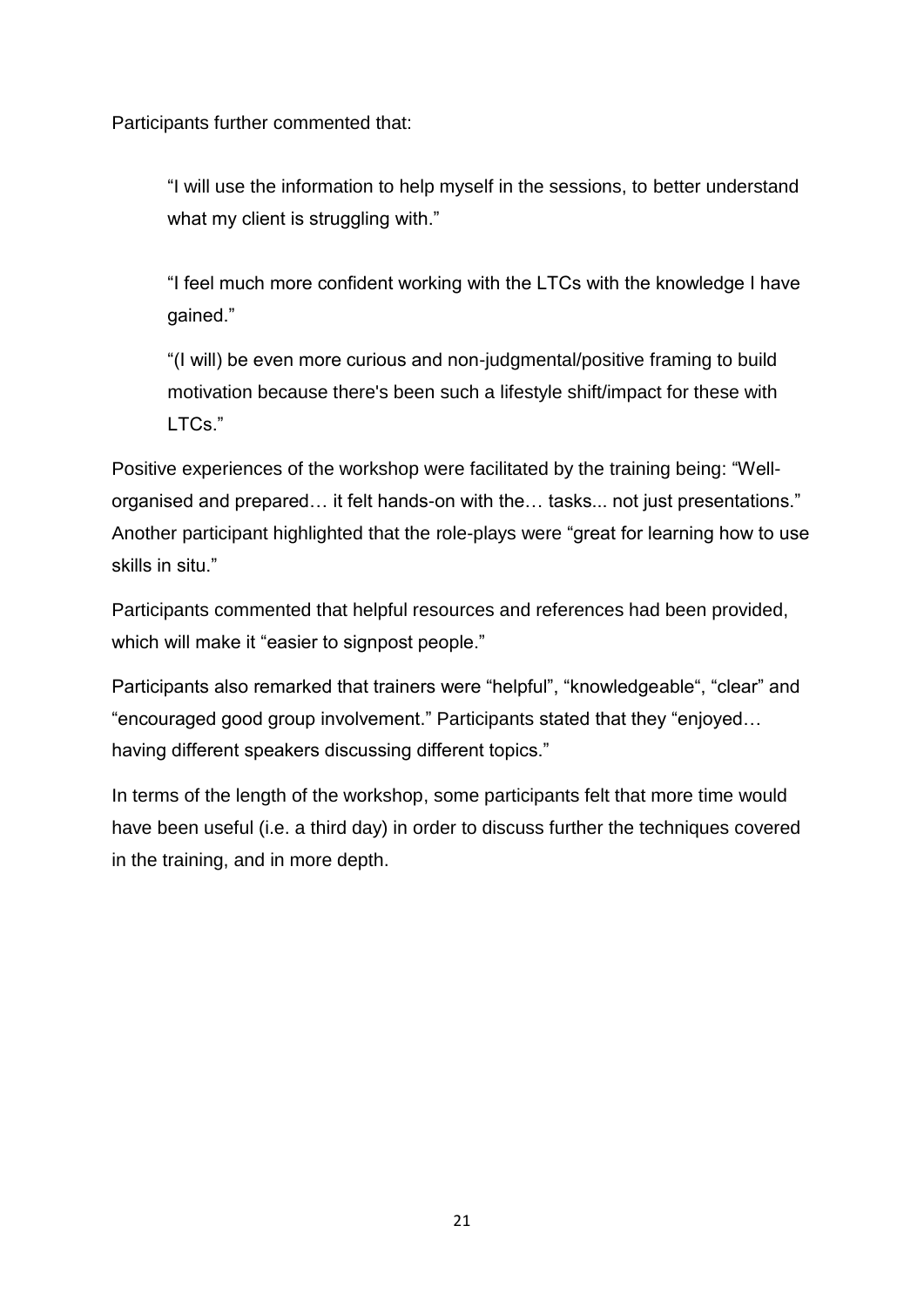Figure 3: Thematic map of theme 1 – Workshop style and length



#### Theme 2: Enjoyable and valuable content

There were many aspects of the workshop that participants enjoyed and/or thought were particularly valuable, as shown in the diagram below. The most valuable aspect of training, as frequently referred to by participants, was Acceptance and Commitment Therapy (ACT) (small group work on identifying values). The content relating to Motivational Interviewing, and videos of people with each of the conditions covered in training - Diabetes, COPD and CHD - were also considered very useful.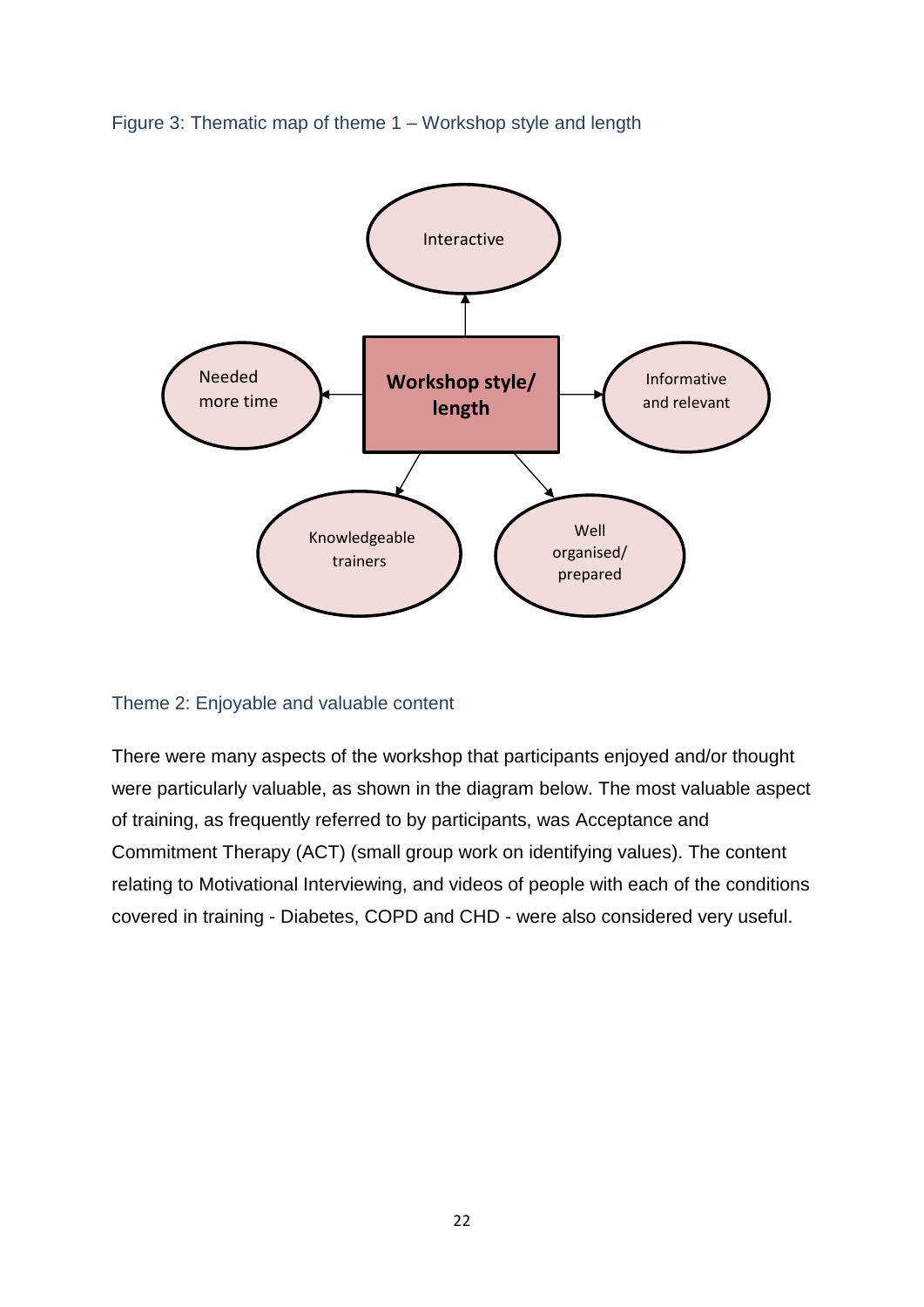



#### Theme 3: Further training needs

It is understandable that participants mainly asked for further training in the sessions that they found most valuable, for example, ACT. Participants also reported that they would like further training in mindfulness (which was not covered in the workshop). Other long-term conditions such as chronic pain, arthritis and medically unexplained symptoms were also cited as training requests. Some participants highlighted that they would like further training in the use of patient outcome measures for LTCs.

Finally, some participants felt that future workshops could be divided into separate sessions for psychological wellbeing practitioners and counsellors in order to enhance relevance and understanding. However, there were some contradictory views to this, for example:

"The training was especially welcome as being accessible to counselling very adaptable."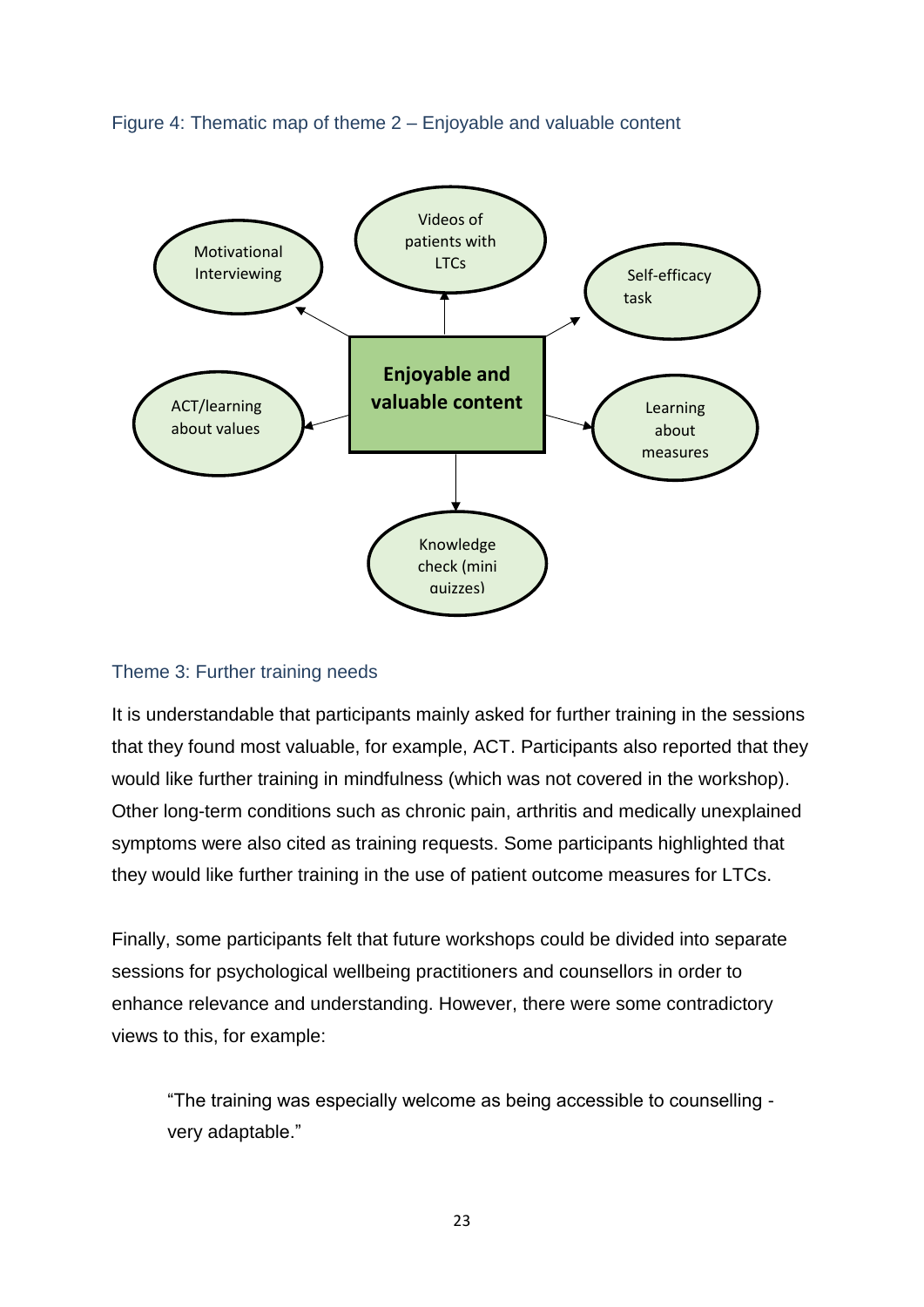



#### Online training

The online training programme was accessed by 328 participants in the first month. Of these, 261 provided information on their occupation, including Psychological Wellbeing Practitioners (N=89), Counsellors (N=40), Other High Intensity Therapists (N=70) and Service Managers/Leads (N=34). Participants were employed within a wide range of National Health Service (NHS), voluntary and community organisations across the UK. Feedback questionnaires were completed by 28 respondents. The vast majority of respondents indicated that the training programme was useful, interesting and easy to understand.

Responses are summarised in Table 1 below.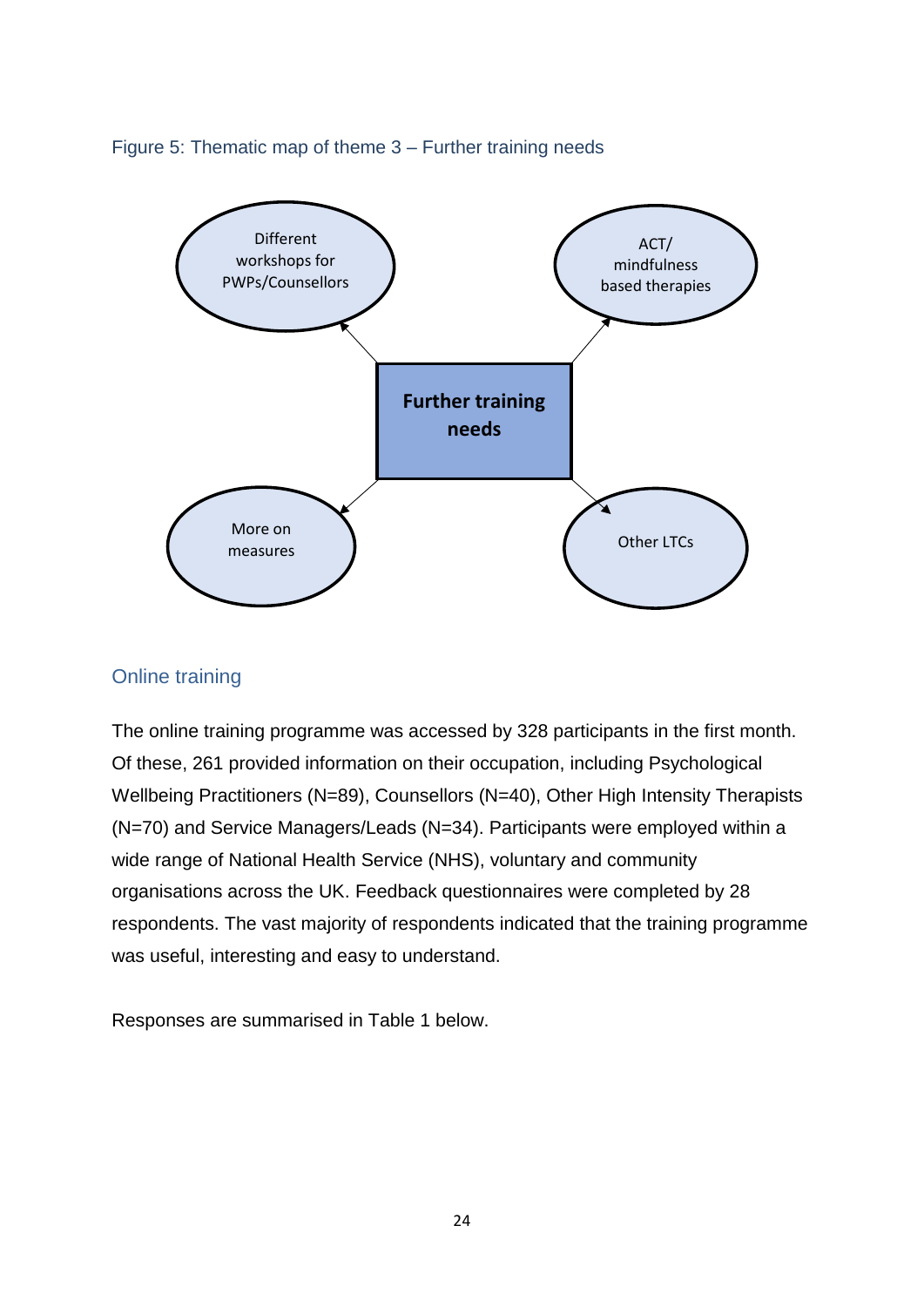| $N(\%)$               | Did you find the training |             |            |  |
|-----------------------|---------------------------|-------------|------------|--|
|                       | <b>Useful</b>             | Interesting | Easy to    |  |
|                       |                           |             | Understand |  |
| <b>Yes</b>            | 23 (85%)                  | 23 (82%)    | 25 (93%)   |  |
| <b>No</b>             | 1(4%)                     | 1(4%)       | 0          |  |
| <b>To Some Extent</b> | $3(11\%)$                 | 4(14%)      | 2(7%)      |  |
| Total no.             | 27                        | 28          | 27         |  |
| respondents           |                           |             |            |  |

#### Table 1. Responses to online training feedback questionnaire

The mean satisfaction rating was 7.75 (SD 2.72), with most respondents (89%) provided satisfaction ratings between 7 and 10. A breakdown of satisfaction ratings is provided in Figure 3 below.

Comments indicated that respondents found the training "very relevant" and "easy to follow" providing "the right amount of information at the right level". Respondents also liked the layout/format, references and links to useful resources. Suggestions for improvement included adding "more video case studies", "more pictures/diagrams", "quizzes that have a pass or fail rate" and the option to print a completion certificate.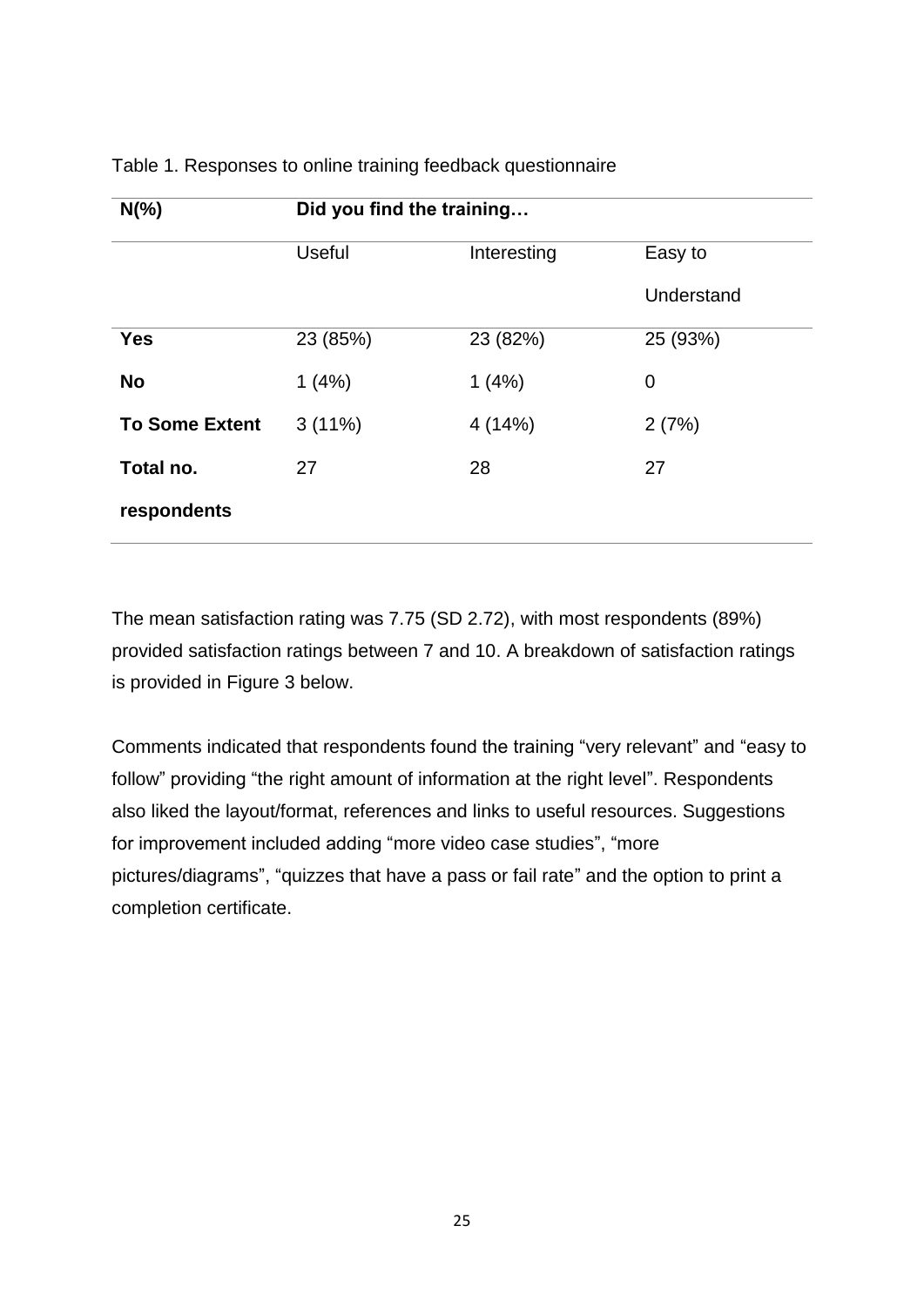

Figure 3. User satisfaction ratings for online training programme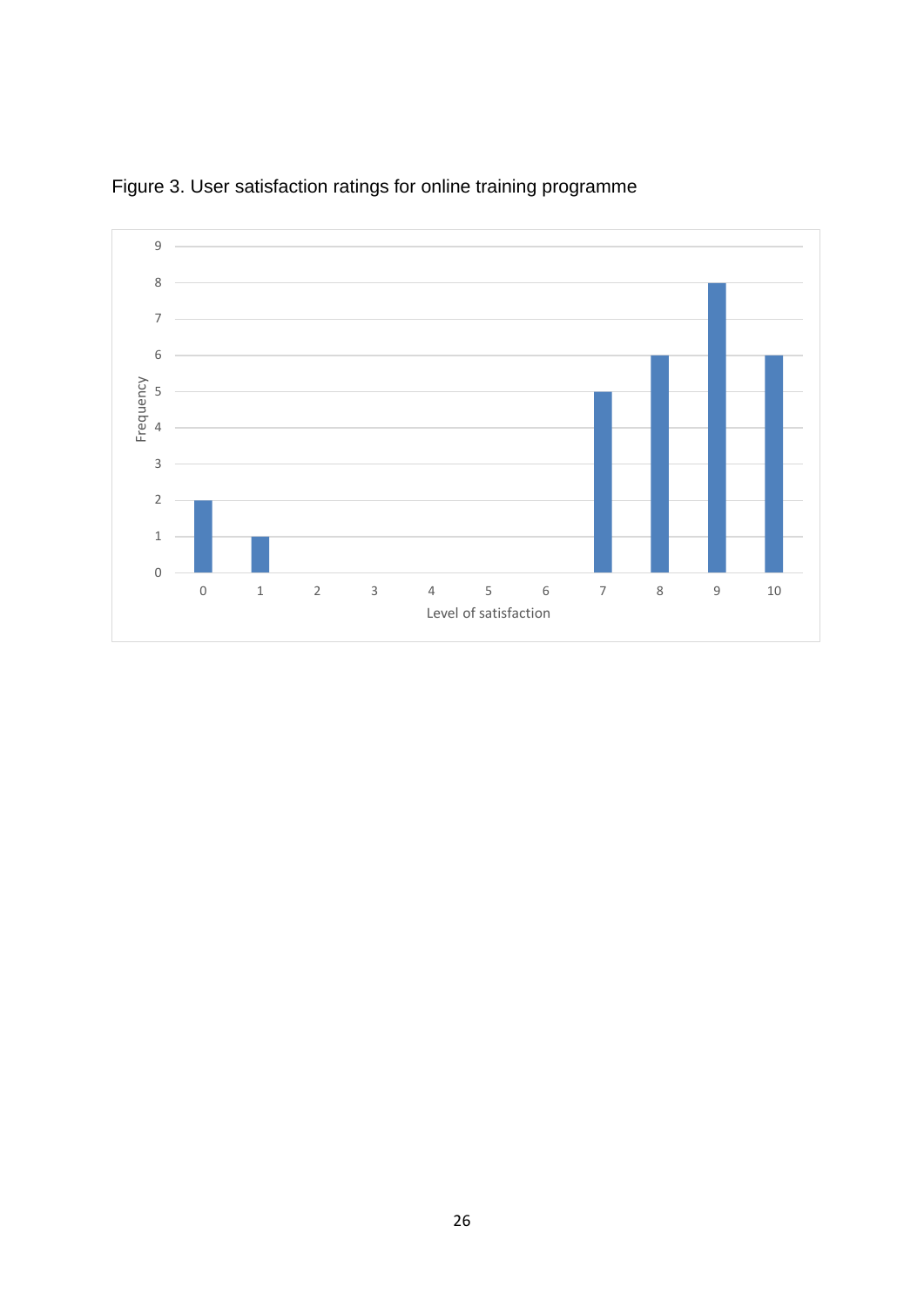## **Discussion**

Training the NHS mental health workforce to provide support for people with longterm conditions is a key mechanism for addressing unmet psychological needs in this population. The aim of this project was to develop and deliver training for mental health workers in NW London, focusing on three long-term conditions, which are particularly prevalent in the local area: diabetes; chronic obstructive pulmonary disease (COPD) and coronary heart disease (CHD). Content was developed in line with the tender specification documents, based on research evidence and with input from stakeholders (including commissioners, service managers, programme/work stream leads, clinicians and service users). Training was then delivered in the form of two-day workshops for PWPs and Counsellors; an online version was also created covering the same themes as the workshops, with links to further information and resources.

Baseline responses to the workshop evaluation questionnaires underscore the need for training in long-term conditions. For example, almost a third of workshop attendees did not know the difference between Type 1 and Type 2 diabetes and a similar proportion indicated that they were unfamiliar with the symptoms of diabetes, did not know how diabetes is managed and did not understand the role of the patient in self-managing diabetes. Participants reported even lower levels of familiarity with COPD and CHD with only 16.1% and 5.4% respectively reporting awareness of the management of these conditions. At the end of the two-day workshop, knowledge of the three conditions increased significantly, along with participants' knowledge of relationships between psychological wellbeing and physical health and awareness of the role of psychological therapies in supporting people with long-term conditions. For most knowledge items, 100% of participants gave 'Yes' responses after the workshop and all items were rated 'Yes' by at least 96.4% of respondents. This increase in knowledge and understanding is notable, given that training was delivered over only two days.

Prior to the workshop, confidence in working with patients with long-term conditions varied from low-to-moderate across the different topics. For example, the lowest level of confidence reported on a scale from 0 ('not at all confident') to 10 ('very confident') was in selecting appropriate (condition specific) measures (2.14), while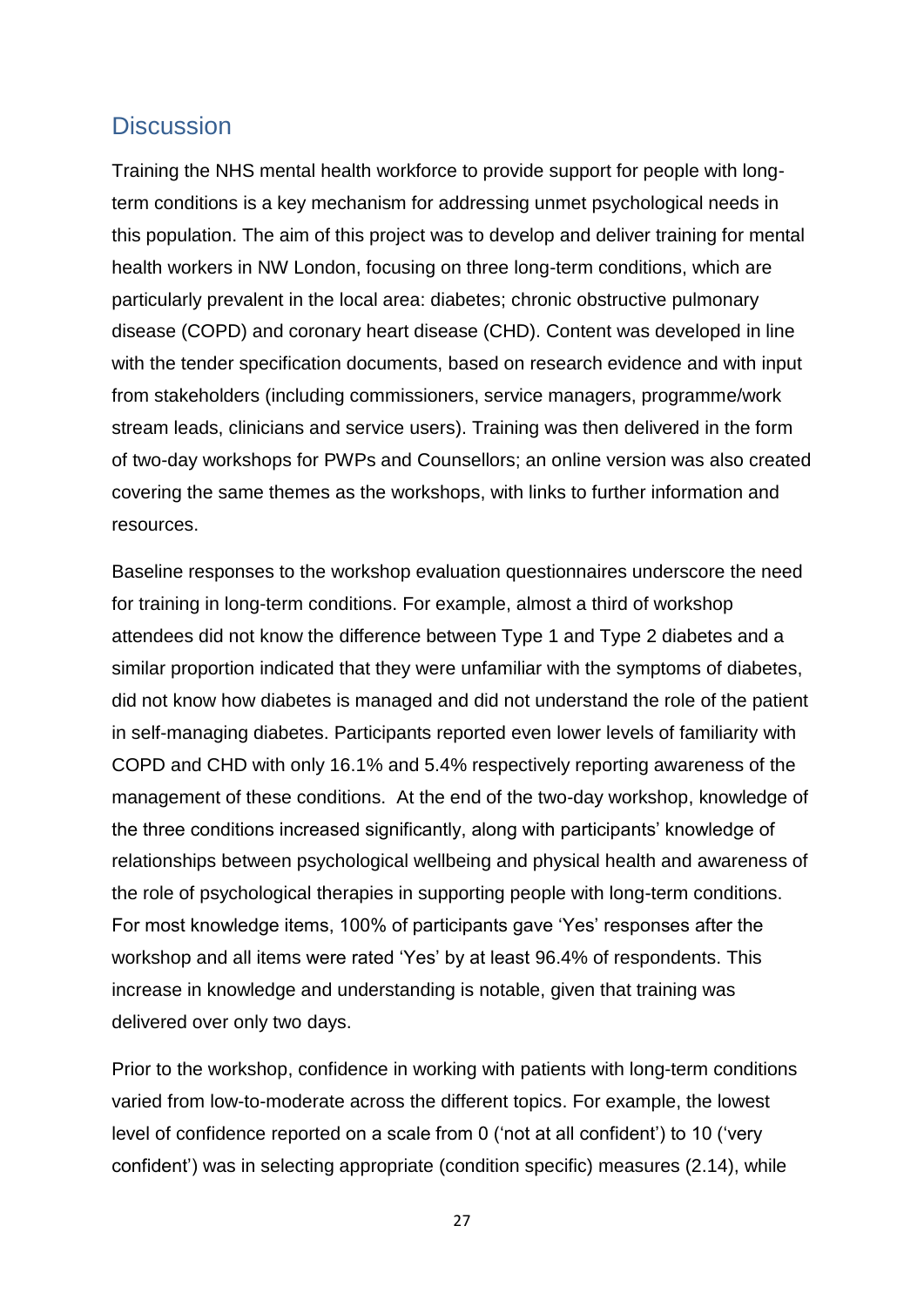the highest level of confidence was reported for signposting patients with long-term conditions for further information and support (5.21). After the workshop, higher levels of confidence were reported across all seven topics, with the largest improvement noted in selecting appropriate measures. This suggests the workshop provided the necessary conditions to not only improve attendees' knowledge of longterm conditions, but also enhance their confidence in working effectively with this population.

Participants reported that they found the workshops informative and interactive and that they particularly valued the group activities, videos of patients with LTCs and training on outcome measures, as well as the resources provided for further information and support. PWPs and Counsellors indicated that they would be interested in further training covering other long-term conditions, including information on other assessment and intervention approaches (particularly mindfulness-based therapies). There were mixed views as to whether PWPs and Counsellors should be trained together or in different groups.

Many participants reported that the knowledge gained in training would make a difference to the way they work with clients with long-term conditions in the future. However, it was not possible to assess impacts of training on practice within the context of the current project. It is also important to recognise that changes in knowledge, understanding and confidence were examined immediately after training and we do not know to what extent these changes will be maintained in the longerterm. Future work will be needed to address these questions and to examine the impacts of training on patient outcomes, including 'soft' outcomes such as satisfaction with therapy and 'hard' outcomes, such as change in clinical measures of depression, anxiety and condition-specific distress. It will also be important to determine whether provision of psychological support benefits patient selfmanagement and physical health outcomes.

Responses to the online training programme were consistent with feedback on the workshops, highlighting the importance of clearly presented information, interactive elements and links to sources of further information and support. Respondents also valued receiving feedback on their learning. Online training platforms provide an opportunity to deliver training to larger numbers of people and our findings indicate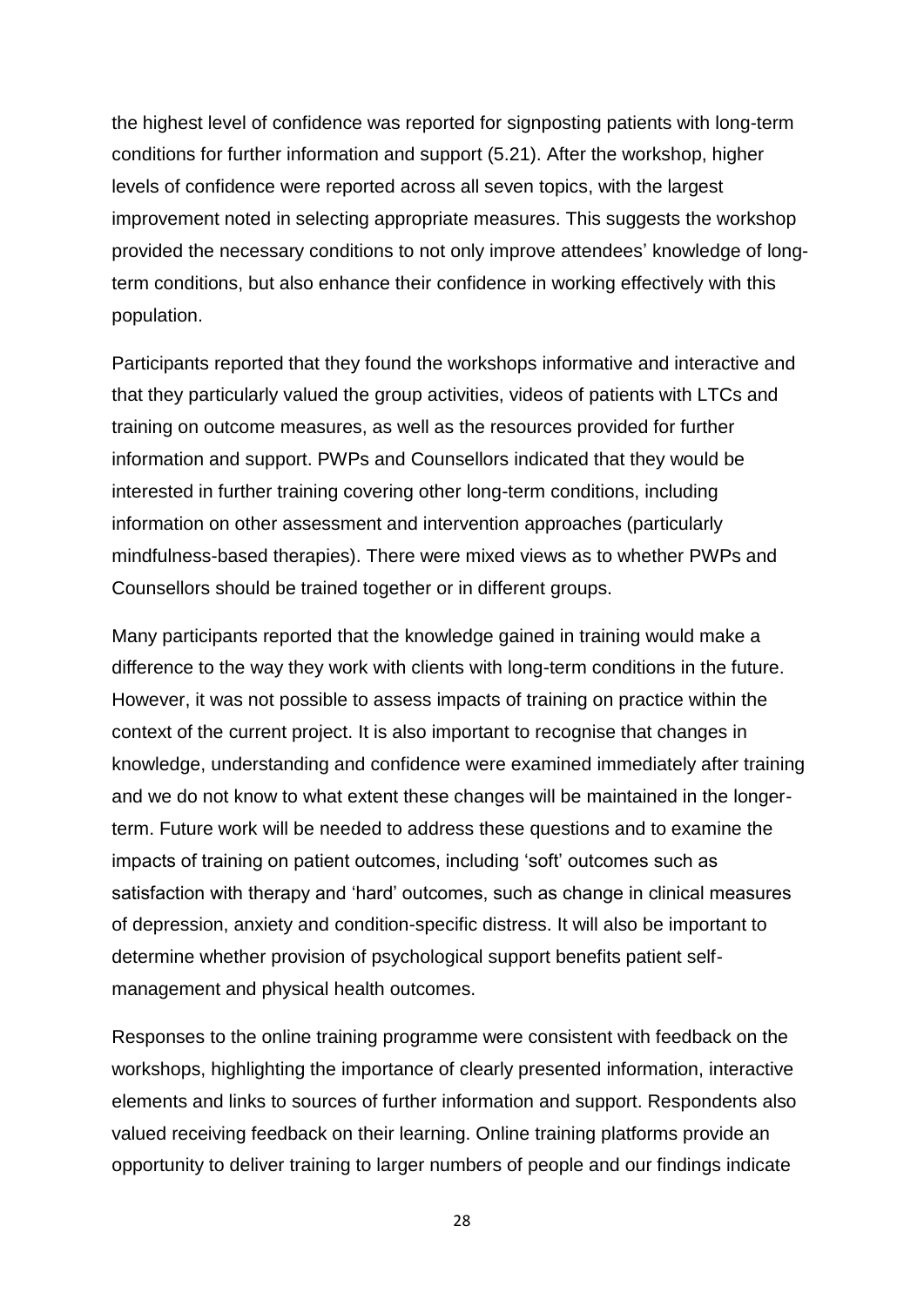that most people found this approach useful, although some of the advantages of face-to-face training (e.g. opportunities for group discussion, and 'hands on' activities) are more difficult to provide in this format. Suggestions for improvements will be helpful for building on this work in the future – for example, we have recently built in a function that allows participants to download a certificate of completion at the end of training.

## **Conclusions**

PWPs and Counsellors' knowledge, understanding and confidence in providing effective support to patients with LTCs was significantly improved via a brief training programme underpinned by psychology theory. Future work should examine impacts of training on practice and patient outcomes.

## Acknowledgements

We would like to thank Lucy Smith and Polly Lee with whom we worked closely throughout the project, as well as the project stakeholders who provided valuable advice and feedback, particularly Simon Dupont, Deidre Moroney, Helen Miller, Val Wilson, Katie Jeffs, Eleanor Cowen, Jo Hudson and John Cape. With thanks also to Zoe Appleton and Hazlitt Eastman for their work on the design and development of the online training resource and Polly Lee for project support. Thank you to Health Education England North West London for providing funding to make this project possible.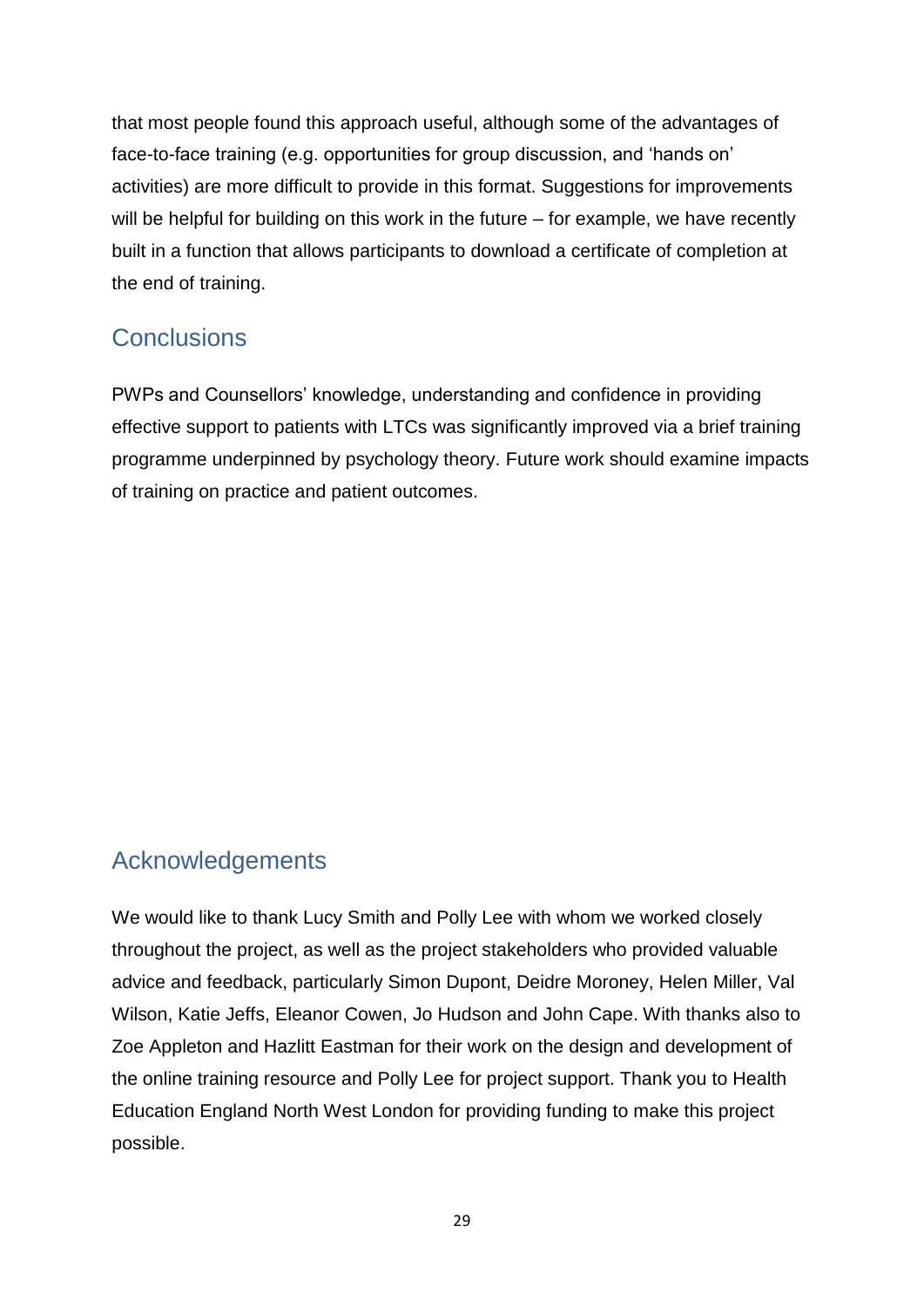## References

Archuleta M, Vanleeuwen D, Halderson K, et al. (2012). Cooking schools improve nutrient intake patterns of people with type 2 diabetes. Journal of nutrition education and behaviour, 44, 319–25

Bandura, A. (1977). Self-efficacy: Toward a unifying theory of behavioural change. Psychological Review, 84, 191-215.

Broadbent, E., Petrie, K., Main, J. & Weinman, J. (2006). The Brief Illness Perceptions Questionnaire. Journal of Psychosomatic Research 60, 631 – 637. Department of Health (2011a). No health without mental health: a cross-government mental health outcomes strategy for people of all ages. Department of Health. Department of Health (2011b). Talking therapies: a supporting document to no health without mental health: a cross- government mental health outcomes strategy for people of all ages. Department of Health.

Department of Health (2012). Report. Long-term conditions compendium of information: 3rd edition.

Gregg J.A, Callaghan G.M, Hayes S.C, Glenn-Lawson J.L (2007) Improving diabetes self-management through acceptance, mindfulness, and values: a randomized controlled trial. Journal of Consulting and Clinical Psychology 75: 336–43 Hamilton-West K, Katona C, King A et al (2010) Improving Concordance in Older People with Type 2 Diabetes (ICOPE-D). Final report to the National Institute for Health Research.

Hamilton-West, K. Rowe, J., Katona, C., King, A., Coulton, A., Milne, A., Alaszewski, A., Ellis, K. & Pinnock, H. (2013). A concordance therapy to help older people selfmanage type 2 diabetes. Diabetes & Primary Care 15, 240–8.

Hamilton-West, K. Smith, K., Grice, K., Smith, J., Vaughan, A., Kolubinski, D. & Kanellakis, P. (2014). Development of a primary care diabetes psychology service. Diabetes & Primary Care, 16, 129-36.

Hayes SC, Luoma JB, Bond FW, Masuda A, Lillis J. (2006). Acceptance and commitment therapy: model, processes and outcomes. Behaviour Research and Therapy, 44, 1-25.

Higgins N, Livingston G, Katona C (2004). Concordance therapy: An intervention to help older people take antidepressants. Journal of Affective Disorders, 81, 287–91